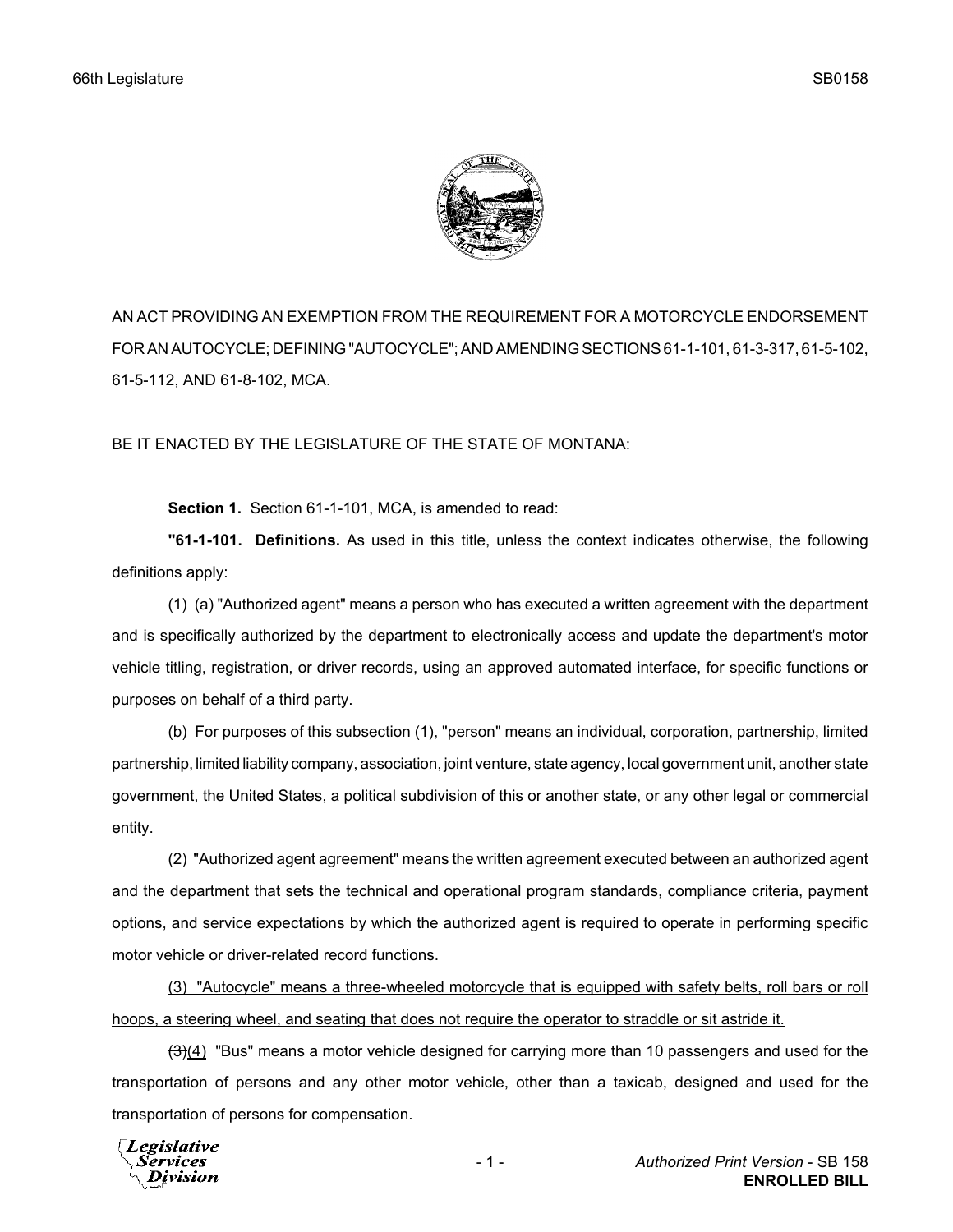SB0158

 $(4)(5)$  (a) "Business entity" means a corporation, association, partnership, limited liability partnership, limited liability company, or other legal entity recognized under state law.

(b) The term does not include an individual.

 $(5)(6)$  (a) "Camper" means a structure designed to be mounted in the cargo area of a truck or attached to an incomplete vehicle for the purpose of providing shelter for persons. The term includes but is not limited to a cab-over, half cab-over, noncab-over, telescopic, and telescopic cab-over.

(b) The term does not include a truck canopy cover or topper.

 $(6)$ (7) "CDLIS driver record" means the electronic record of a person's commercial driver's license status and history stored as part of the commercial driver's license system established under 49 U.S.C. 31309.

 $(7)(8)$  "Certificate of title" means the paper record issued by the department or by the appropriate agency of another jurisdiction that establishes a verifiable record of ownership between an identified person or persons and the motor vehicle specifically described in the record and that provides notice of a perfected security interest in the motor vehicle.

 $(8)(9)$  "Commercial driver's license" means:

(a) a driver's license issued under or granted by the laws of this state that authorizes a person to operate a class of commercial motor vehicle; or

(b) the privilege of a person to drive a commercial motor vehicle, whether or not the person holds a valid commercial driver's license.

 $(9)$ (10) (a) "Commercial motor vehicle" means a motor vehicle or combination of motor vehicles used in commerce to transport passengers or property if the vehicle:

(i) has a gross combination weight rating or a gross combination weight of 26,001 pounds or more, whichever is greater, inclusive of a towed unit with a gross vehicle weight rating of more than 10,000 pounds;

(ii) has a gross vehicle weight rating or a gross vehicle weight of 26,001 pounds or more, whichever is greater;

(iii) is designed to transport at least 16 passengers, including the driver;

(iv) is a school bus; or

(v) is of any size and is used in the transportation of hazardous materials.

(b) The following vehicles are not commercial motor vehicles:

(i) an authorized emergency vehicle:

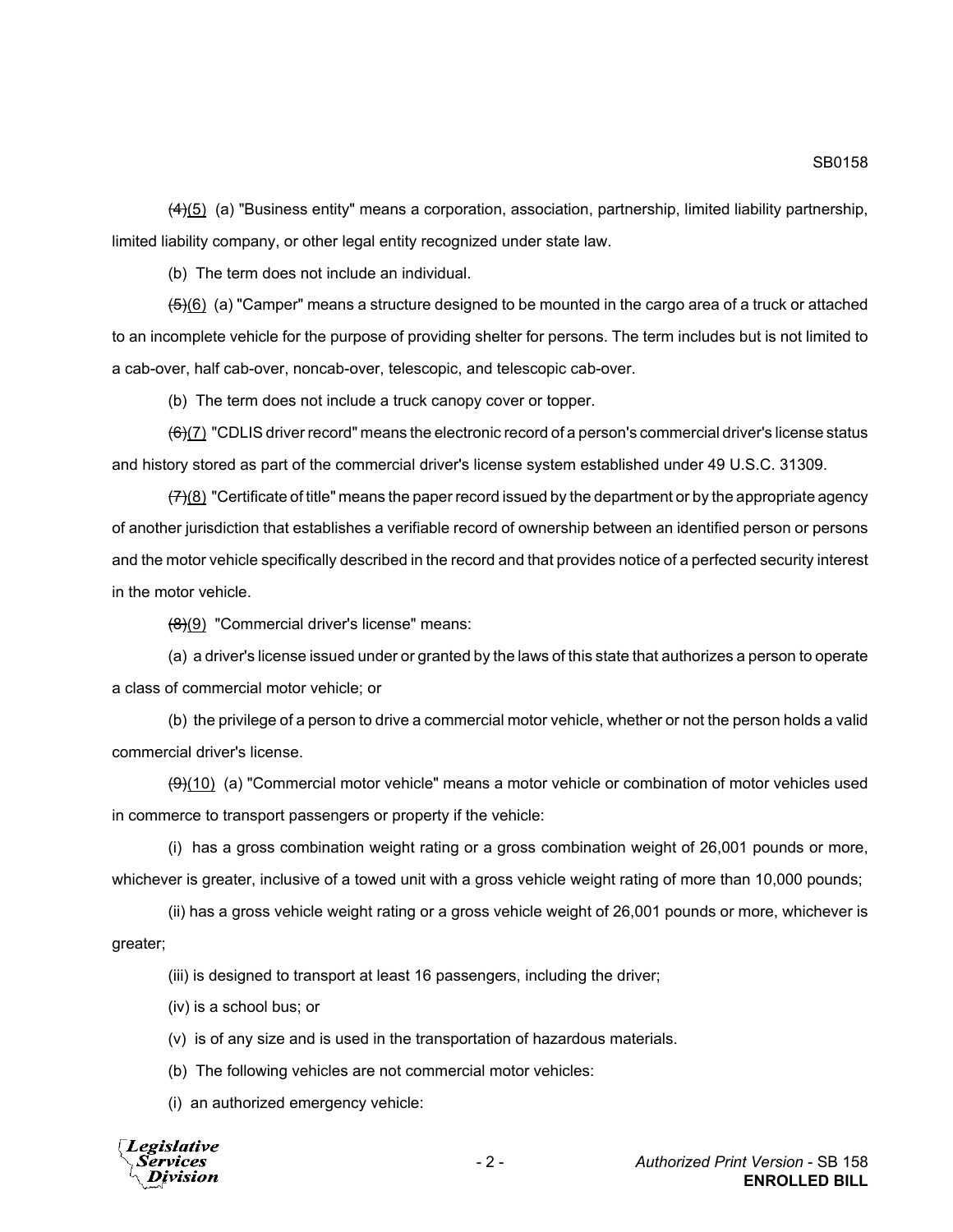(A) equipped with audible and visual signals as required under 61-9-401 and 61-9-402; and

(B) operated when responding to or returning from an emergency call or operated in another official capacity;

(ii) a vehicle:

(A) controlled and operated by a farmer, family member of the farmer, or person employed by the farmer;

(B) used to transport farm products, farm machinery, or farm supplies to or from the farm within Montana within 150 miles of the farm or, if there is a reciprocity agreement with a state adjoining Montana, within 150 miles of the farm, including any area within that perimeter that is in the adjoining state; and

(C) not used to transport goods for compensation or for hire; or

(iii) a vehicle operated for military purposes by active duty military personnel, a member of the military reserves, a member of the national guard on active duty, including personnel on full-time national guard duty, personnel in part-time national guard training, and national guard military technicians, or active duty United States coast guard personnel.

(c) For purposes of this subsection  $(9)$  (10):

(i) "farmer" means a person who operates a farm or who is directly involved in the cultivation of land or crops or the raising of livestock owned by or under the direct control of that person;

(ii) "gross combination weight rating" means the value specified by the manufacturer as the loaded weight of a combination or articulated vehicle;

(iii) "gross vehicle weight rating" means the value specified by the manufacturer as the loaded weight of a single vehicle; and

(iv) "school bus" has the meaning provided in 49 CFR 383.5.

 $(10)(11)$  "Commission" means the state transportation commission.

 $(11)(12)$  "Custom-built motorcycle" means a motorcycle that is equipped with:

(a) an engine that was manufactured 20 years prior to the current calendar year and that has been altered from the manufacturer's original design; or

(b) an engine that was manufactured to resemble an engine 20 or more years old and that has been constructed in whole or in part from nonoriginal materials.

 $(12)(13)$  "Custom vehicle" means a motor vehicle other than a motorcycle that:

(a) (i) was manufactured with a model year after 1948 and that is at least 25 years old; or

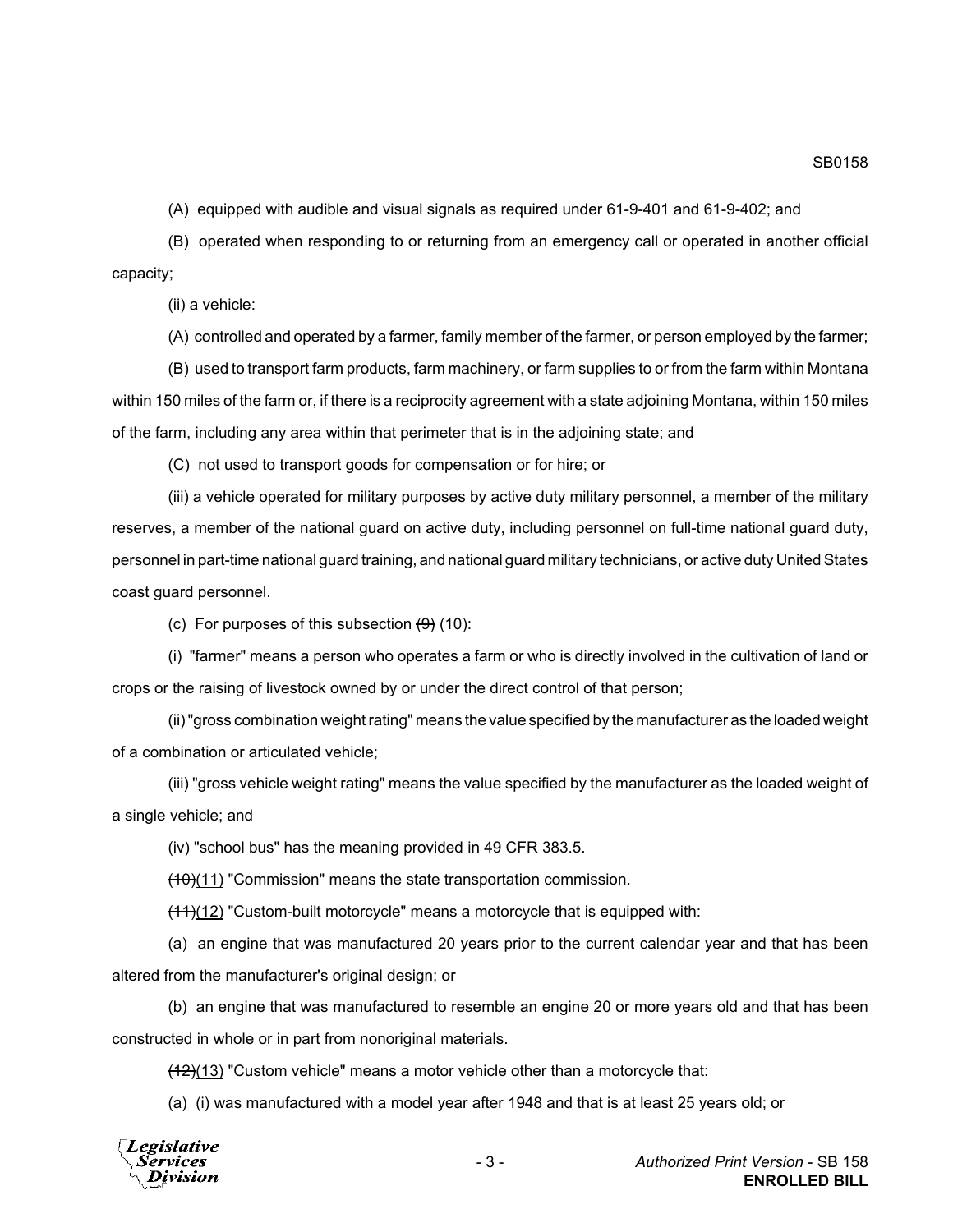(ii) was built to resemble a vehicle manufactured after 1948 and at least 25 years before the current calendar year, including a kit vehicle intended to resemble a vehicle manufactured after 1948 and that is at least 25 years old; and

(b) has been altered from the manufacturer's original design or has a body constructed from nonoriginal materials.

(13)(14) "Customer identification number" means:

(a) a driver's license or identification card number when the customer is an individual who has been issued a driver's license or identification card by a state driver licensing authority;

(b) a federal employer or tax identification number when the customer is a business entity that has been issued a federal employer or tax identification number;

(c) the identification number assigned by the secretary of state to a business entity authorized to do business in this state under Title 35 if the customer is a business entity that does not have a federal employer or tax identification number other than a social security number; or

(d) if the customer has not been issued one of the numbers described in subsections  $(13)(a)$  through  $(13)(e)$  (14)(a) through (14)(c), a number assigned to the customer by the department when a transaction is initiated under this title.

 $(14)(15)$  (a) "Dealer" means a person that, for commission or profit, engages in whole or in part in the business of buying, selling, exchanging, or accepting on consignment new or used motor vehicles, trailers, semitrailers, pole trailers, travel trailers, motorboats, sailboats, snowmobiles, off-highway vehicles, or special mobile equipment that is not registered in the name of the person.

(b) The term does not include the following:

(i) receivers, trustees, administrators, executors, guardians, or other persons appointed by or acting under a judgment or order of any court of competent jurisdiction;

(ii) employees of the persons included in subsection  $(14)(b)(i)$  (15)(b)(i) when engaged in the specific performance of their duties as employees; or

(iii) public officers while performing or in the operation of their duties.

 $(15)(16)$  "Declared weight" means the total unladen weight of a vehicle plus the weight of the maximum load to be carried on the vehicle as stated by the registrant in the application for registration.

(16)(17) "Department" means the department of justice acting directly or through its duly authorized

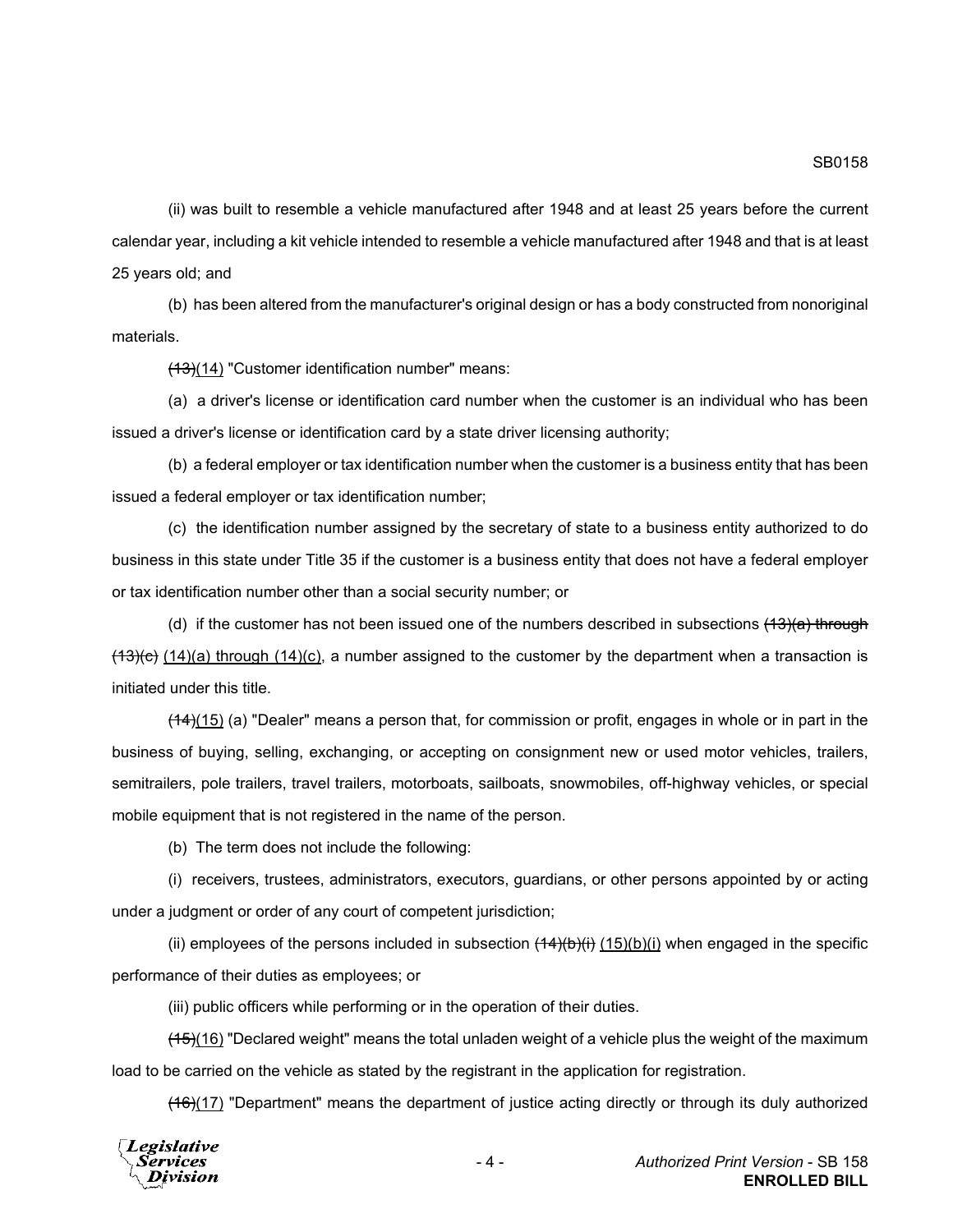officers or agents.

 $(17)(18)$  "Dolly or converter gear" means a device consisting of one or two axles with a fifth wheel and trailer tongue used to support the forward end of a semitrailer, converting a semitrailer into a trailer.

 $(18)(19)$  "Domiciled" means a place where:

(a) an individual establishes residence;

(b) a business entity maintains its principal place of business;

(c) the business entity's registered agent maintains an address; or

(d) a business entity most frequently uses, dispatches, or controls a motor vehicle, trailer, semitrailer, or pole trailer that it owns or leases.

 $(19)(20)$  "Downgrade" means the removal of a person's privilege to operate a commercial motor vehicle, as maintained by the department on the individual Montana driving record and the CDLIS driver record for that person.

 $(20)(21)$  "Driver" means a person who drives or is in actual physical control of a vehicle.

 $\frac{(21)(22)}{21}$ "Driver's license" means a license or permit to operate a motor vehicle issued under or granted by the laws of this state, including:

(a) any temporary license or learner license;

(b) the privilege of any person to drive a motor vehicle, whether or not the person holds a valid license;

- (c) any nonresident's driving privilege;
- (d) a motorcycle endorsement; or

(e) a commercial driver's license.

 $(22)(23)$  "Electric personal assistive mobility device" means a device that has two nontandem wheels, is self-balancing, and is designed to transport only one person with an electric propulsion system that limits the maximum speed of the device to 12 1/2 miles an hour.

 $(23)(24)$  "For hire" means an action performed for remuneration of any kind, whether paid or promised, either directly or indirectly, or received or obtained through leasing, brokering, or buy-and-sell arrangements from which a remuneration is obtained or derived for transportation service.

 $\left(\frac{24}{25}\right)$  (a) "Golf cart" means a motor vehicle that is designed for use on a golf course to carry a person or persons and golf equipment and that has an average speed of less than 15 miles per hour.

(b) Except as provided in 61-3-201, a golf cart is exempt from titling, registration, and mandatory liability

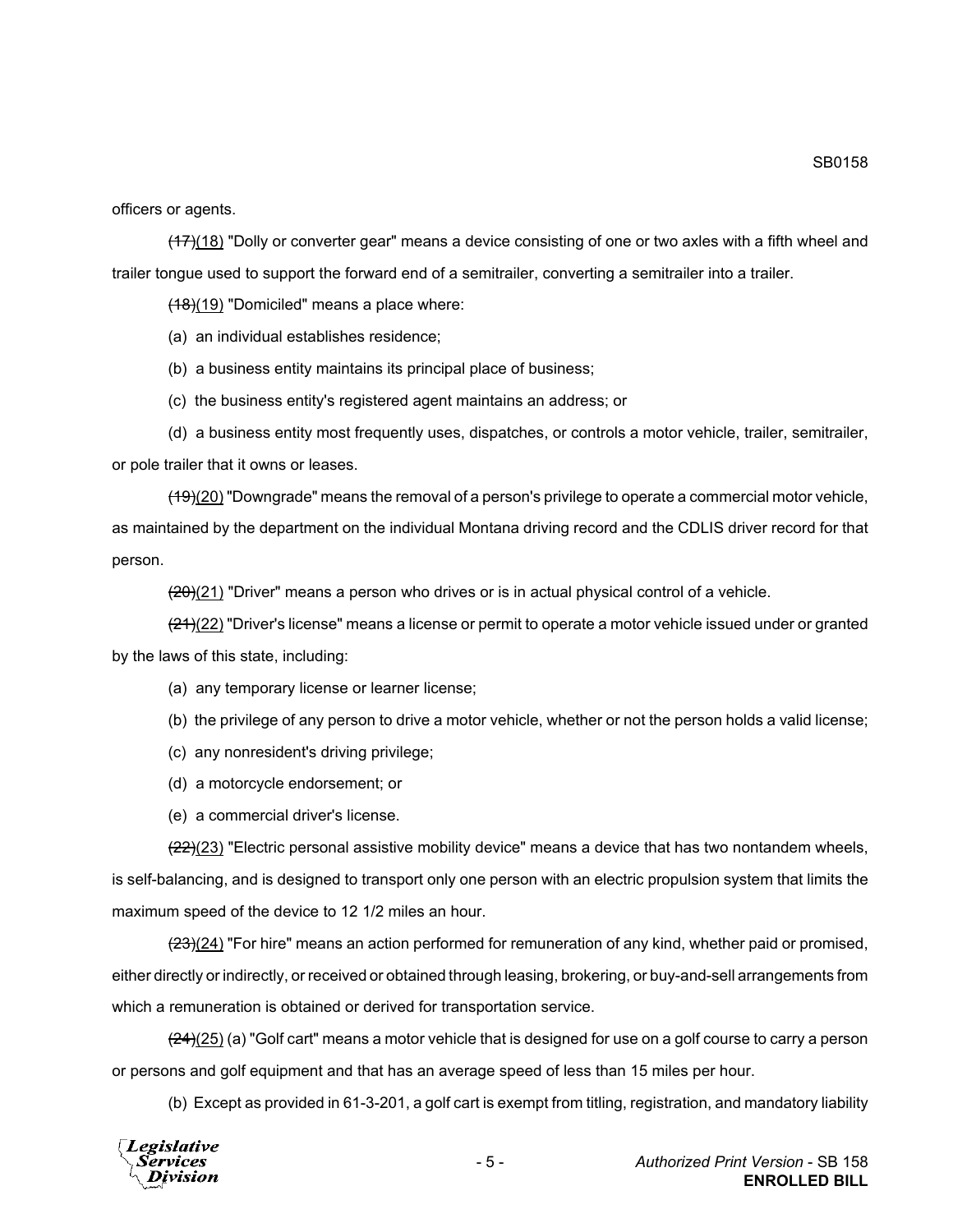insurance requirements under this title.

 $(25)(26)$  "Gross vehicle weight" means the weight of a vehicle without load plus the weight of any load on the vehicle.

 $(26)(27)$  "Hazardous material" means:

(a) any material that has been designated as hazardous under 49 U.S.C. 5103 and is required to be placarded under 49 CFR, part 172; or

(b) any quantity of a material listed as a select agent or toxin in 42 CFR, part 73.

 $(27)(28)$  "Highway" or "public highway" means the entire width between the boundary lines of every publicly maintained way when any part of the publicly maintained way is open to the use of the public for purposes of vehicular travel.

(28)(29) "Highway patrol officer" means a state officer authorized to direct or regulate traffic or to make arrests for violations of traffic regulations.

 $(29)(30)$  "Implement of husbandry" means a vehicle that is designed for agricultural purposes and exclusively used by the owner of the vehicle in the conduct of the owner's agricultural operations.

 $(30)(31)$  "Kit vehicle" is a motor vehicle assembled from a manufactured kit either as:

(a) a complete kit, consisting of a prefabricated body and chassis, to construct a new motor vehicle; or

(b) a kit with a prefabricated body to be mounted to an existing motor vehicle chassis and drivetrain, commonly referred to as a donor vehicle.

 $(31)(32)$  "Light vehicle" means a motor vehicle commonly referred to as an automobile, van, sport utility vehicle, or truck having a manufacturer's rated capacity of 1 ton or less.

 $\left(\frac{32}{33}\right)$  "Low-speed electric vehicle" means a motor vehicle, on or by which a person may be transported, that:

(a) has four wheels;

(b) has a maximum speed of at least 20 miles an hour and no greater than 40 miles an hour as certified by the manufacturer;

(c) is propelled by its own power, using an electric motor or other device that transforms stored electrical energy into the motion of the vehicle;

(d) stores electricity in batteries, ultracapacitors, or similar devices, which are charged from the power grid or from renewable electrical energy sources;

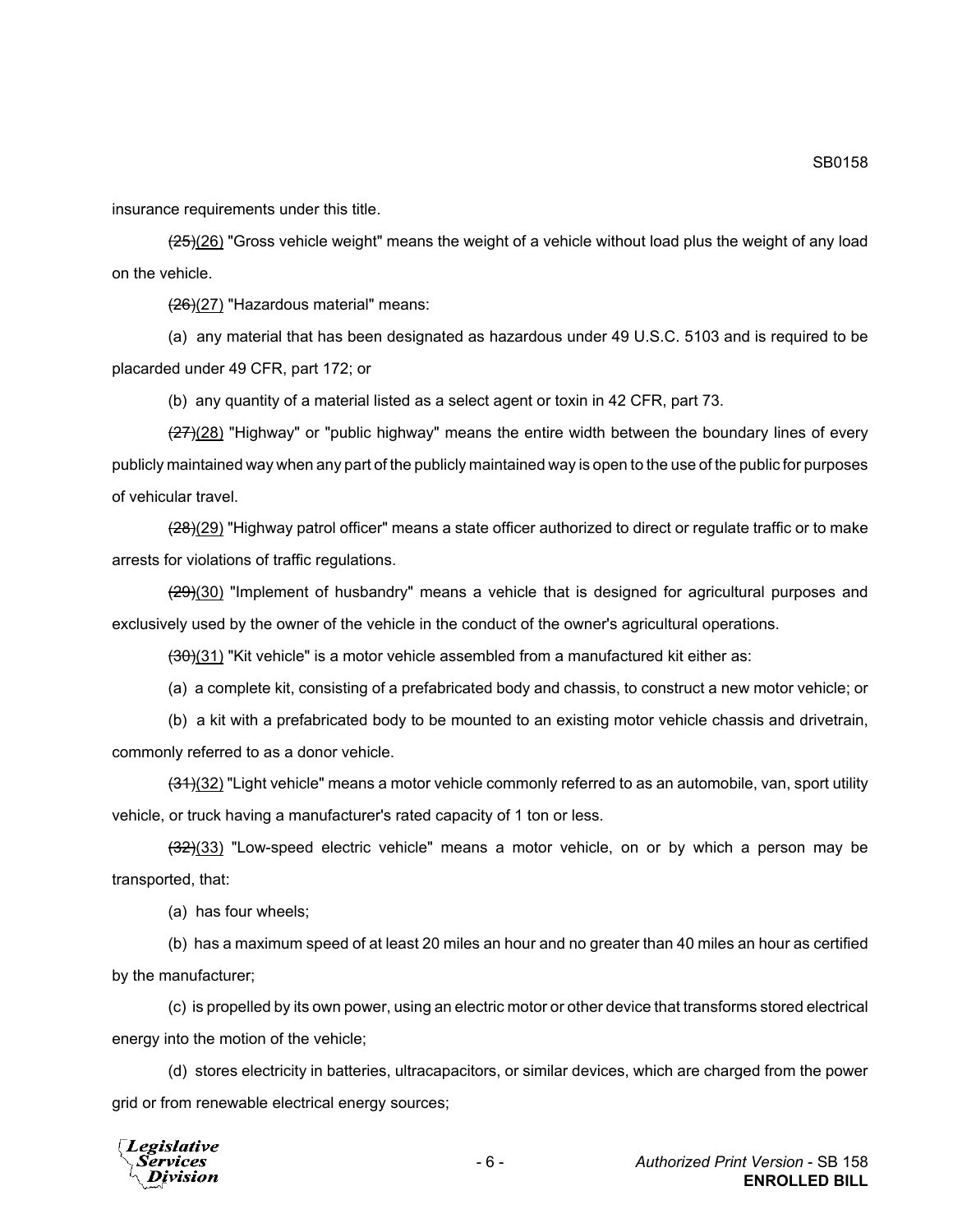(e) has a wheelbase of 40 inches or greater and a wheel diameter of 10 inches or greater;

(f) exhibits a manufacturer's compliance with 49 CFR, part 565, or displays a 17-character vehicle identification number as provided in 49 CFR, part 565; and

(g) is equipped as provided in 61-9-432.

(33)(34) "Low-speed restricted driver's license" means a license limited to the operation of a low-speed electric vehicle or a golf cart issued under or granted by the laws of this state, including:

(a) a temporary license or learner license;

(b) the privilege of a person to drive a low-speed electric vehicle or golf cart under the authority of 61-5-122, whether or not the person holds a valid driver's license; and

(c) a nonresident's similarly restricted driving privilege.

 $(34)(35)$  "Manufactured home" has the meaning provided in 15-24-201.

(35)(36) "Manufacturer" includes any person engaged in the manufacture of motor vehicles, trailers, semitrailers, pole trailers, travel trailers, motorboats, sailboats, snowmobiles, or off-highway vehicles as a regular business.

 $(36)(37)$  "Manufacturer's certificate of origin" means the original paper record produced and issued by the manufacturer of a vehicle or, if in a medium authorized by the department, an electronic record created and transmitted by the manufacturer of a vehicle to the manufacturer's agent or a licensed dealer. The record must establish the origin of the vehicle specifically described in the record and, upon assignment, transfers of ownership of the vehicle to the person or persons named in the certificate.

 $(37)(38)$  (a) "Medium-speed electric vehicle" is a motor vehicle, on or by which a person may be transported, that:

(i) has a maximum speed of 45 miles an hour as certified by the manufacturer;

(ii) is propelled by its own power, using an electric motor or other device that transforms stored electrical energy into the motion of the vehicle;

(iii) stores electricity in batteries, ultracapacitors, or similar devices, which are charged from the power grid or from renewable electrical energy sources;

(iv) is fully enclosed and includes at least one door for entry;

(v) has a wheelbase of 40 inches or greater and a wheel diameter of 10 inches or greater;

(vi) exhibits a manufacturer's compliance with 49 CFR, part 565, or displays a 17-character vehicle



SB0158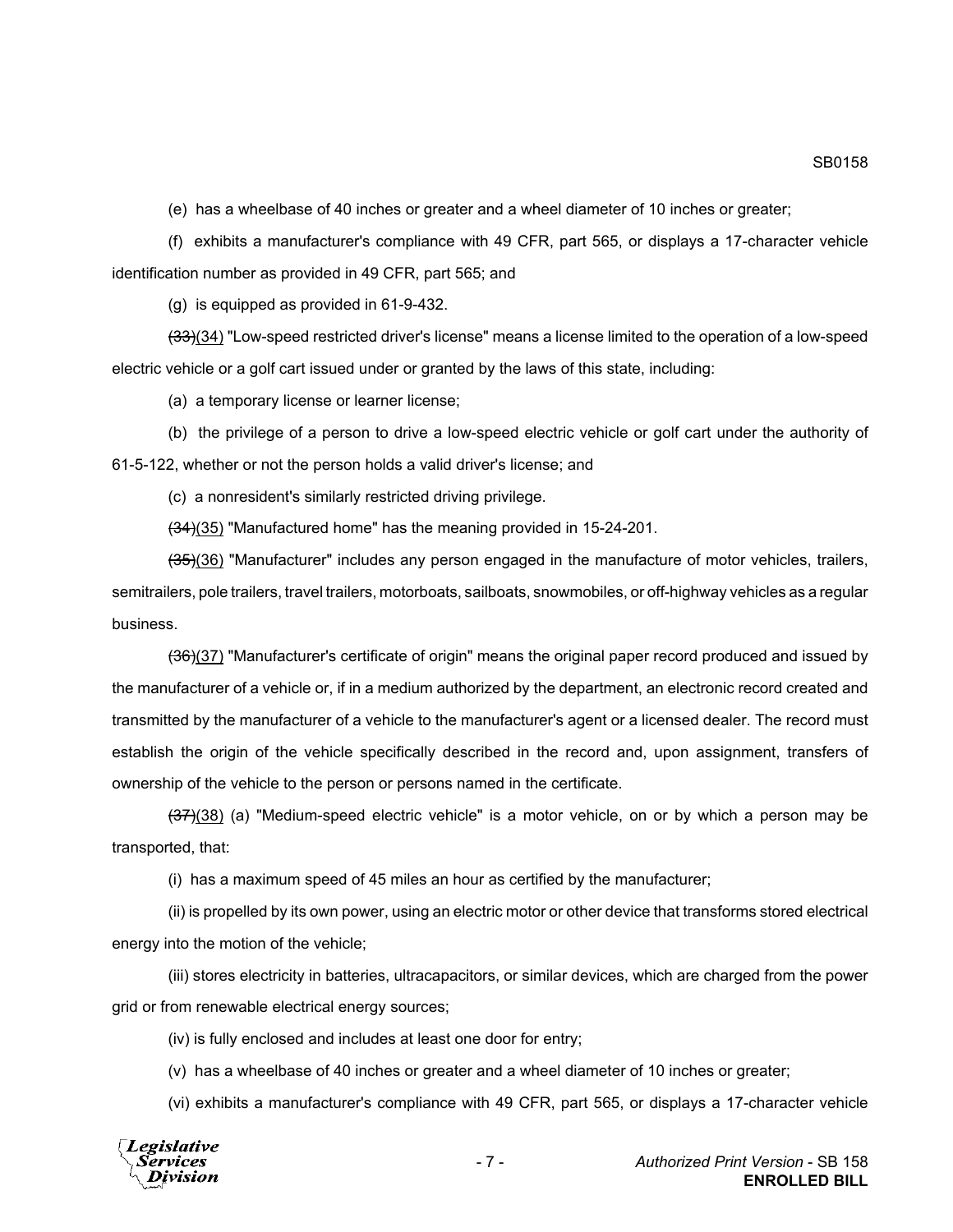identification number as provided in 49 CFR, part 565;

(vii) bears a sticker, affixed by the manufacturer or dealer, on the left side of the rear window that indicates the vehicle's maximum speed rating; and

(viii) as certified by the manufacturer, is equipped as provided in 61-9-432.

(b) A medium-speed electric vehicle must be treated as a light vehicle for purposes of titling and registration under Title 61, chapter 3.

(c) A medium-speed electric vehicle may not have a gross vehicle weight in excess of 5,000 pounds.

(38)(39) "Mobile home" or "housetrailer" has the meaning provided in 15-24-201.

(39)(40) "Montana resident" means:

(a) an individual who resides in Montana as determined under 1-1-215; or

(b) for the purposes of chapter 3, a business entity that maintains a principal place of business or a registered agent in this state.

 $(40)(41)$  (a) "Motorboat" means a vessel, including a personal watercraft or pontoon, propelled by any machinery, motor, or engine of any description, whether or not the machinery, motor, or engine is the principal source of propulsion. The term includes boats temporarily equipped with detachable motors or engines.

(b) The term does not include a vessel that has a valid marine document issued by the U.S. coast guard or any successor federal agency.

 $\frac{(41)(42)}{(4)}$  (a) "Motor carrier" means a person or corporation or its lessees, trustees, or receivers appointed by a court that are operating motor vehicles on a public highway in this state for the transportation of property for hire on a commercial basis.

(b) The term does not include motor carriers regulated under Title 69, chapter 12.

 $\frac{(42)(43)}{(4)}$  (a) "Motorcycle" means a motor vehicle that has a seat or saddle for the use of the operator and that is designated to travel on not more than three wheels in contact with the ground. A motorcycle may carry one or more attachments and a seat for the conveyance of a passenger.

(b) A motorcycle designed for use on highways is a motor vehicle unless otherwise prescribed.

(c) A motorcycle designed for off-road recreational use is an off-highway vehicle unless it has been modified to meet the equipment standards specified in chapter 9 and has been registered for highway use.

(d) The term includes an autocycle.

 $\left(\frac{d}{e}\right)$  The term does not include a tractor, a bicycle or a moped as defined in 61-8-102, a motorized

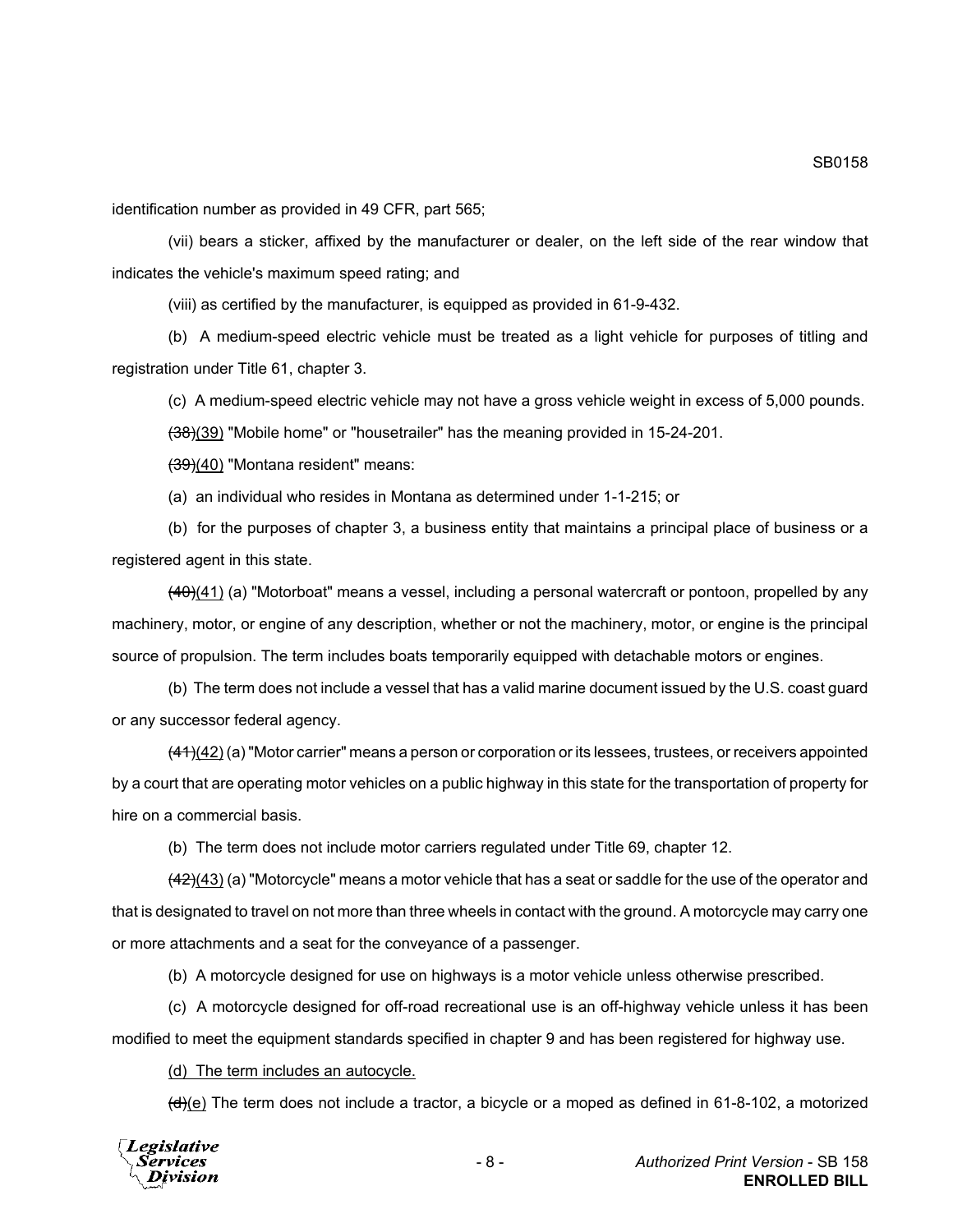nonstandard vehicle, or a two- or three-wheeled all-terrain vehicle that is used exclusively on private property.

 $(43)(44)$  (a) "Motor-driven cycle" means a motorcycle, including a motor scooter, with a motor that produces 5 horsepower or less.

(b) The term does not include a bicycle or a moped, as defined in 61-8-102, or a motorized nonstandard vehicle.

 $(44)(45)$  "Motor home" means a motor vehicle:

(a) designed to provide temporary living quarters, built as an integral part of or permanently attached to a self-propelled motor vehicle chassis or van;

(b) containing permanently installed independent life support systems that meet the ANSIA/A119.2 standard; and

(c) providing at least four of the following types of facilities:

- (i) cooking, refrigeration, or icebox;
- (ii) self-contained toilet;
- (iii) heating or air conditioning, or both;

(iv) potable water supply, including a faucet and sink; or

(v) separate 110-volt or 125-volt electrical power supply or a liquefied petroleum gas supply, or both.

 $(45)(46)$  (a) "Motorized nonstandard vehicle" means a vehicle, on or by which a person may be transported, that:

(i) is propelled by its own power, using an internal combustion engine or an electric motor;

(ii) has a wheelbase of less than 40 inches and a wheel diameter of less than 10 inches; and

(iii) does not display a manufacturer's certification in accordance with 49 CFR, part 567, or have a 17-character vehicle identification number assigned by the manufacturer in accordance with 49 CFR, part 565.

(b) The term includes but is not limited to a motorized skateboard and a vehicle commonly known as a "pocket rocket".

(c) The term does not include a moped as defined in 61-8-102, an electric personal assistive mobility device, or a motorized wheelchair or other low-powered, mechanically propelled vehicle designed specifically for use by a physically disabled person.

 $(46)(47)$  (a) "Motor vehicle" means:

(i) a vehicle propelled by its own power and designed or used to transport persons or property on the

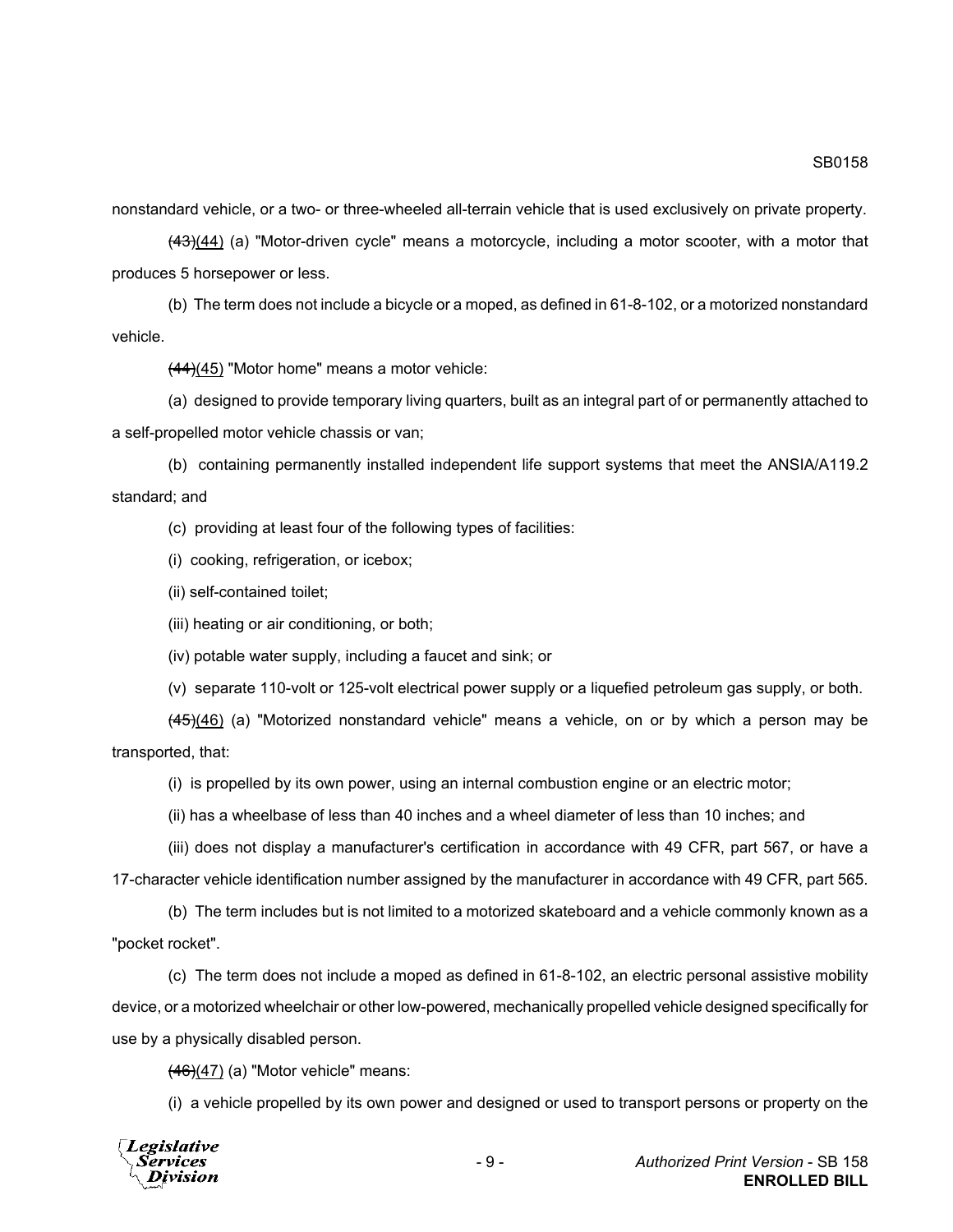highways of the state;

(ii) a quadricycle if it is equipped for use on the highways as prescribed in chapter 9; or

(iii) a golf cart only if it is equipped for use on the highways as prescribed in chapter 9 and is operated pursuant to 61-8-391 or by a person with a low-speed restricted driver's license.

(b) The term does not include a bicycle or a moped as defined in 61-8-102, an electric personal assistive mobility device, a motorized nonstandard vehicle, or a motorized wheelchair or other low-powered, mechanically propelled vehicle that is designed specifically for use by a physically disabled person and that is used as a means of mobility for that person.

 $\left(47\right)(48)$  "New motor vehicle" means a motor vehicle, regardless of the mileage of the vehicle, the legal or equitable title to which has never been transferred by a manufacturer, distributor, or dealer to another person as the result of a retail sale.

 $(48)(49)$  "Nonresident" means a person who is not a Montana resident.

 $(49)(50)$  (a) "Not used for general transportation purposes" means the operation of a motor vehicle registered as a collector's item, a custom vehicle, a street rod, or a custom-built motorcycle to or from a car or motorcycle club activity or event or an exhibit, show, cruise night, or parade, or for other occasional transportation activity.

(b) The term does not include operation of a motor vehicle for routine or ordinary household maintenance, employment, education, or other similar purposes.

(50)(51) (a) "Off-highway vehicle" means a self-propelled vehicle designed for recreation or cross-country travel on public lands, trails, easements, lakes, rivers, or streams. The term includes but is not limited to motorcycles, quadricycles, dune buggies, amphibious vehicles, air cushion vehicles, and any other means of land transportation deriving motive power from any source other than muscle or wind.

(b) The term does not include:

(i) vehicles designed primarily for travel on, over, or in the water;

(ii) snowmobiles; or

(iii) motor vehicles designed to transport persons or property on the highways unless the vehicle is used for off-road recreation on public lands.

 $(51)(52)$  "Operator" means a person who is in actual physical control of a motor vehicle.

 $(52)(53)$  "Owner" means a person who holds the legal title to a vehicle. If a vehicle is the subject of an

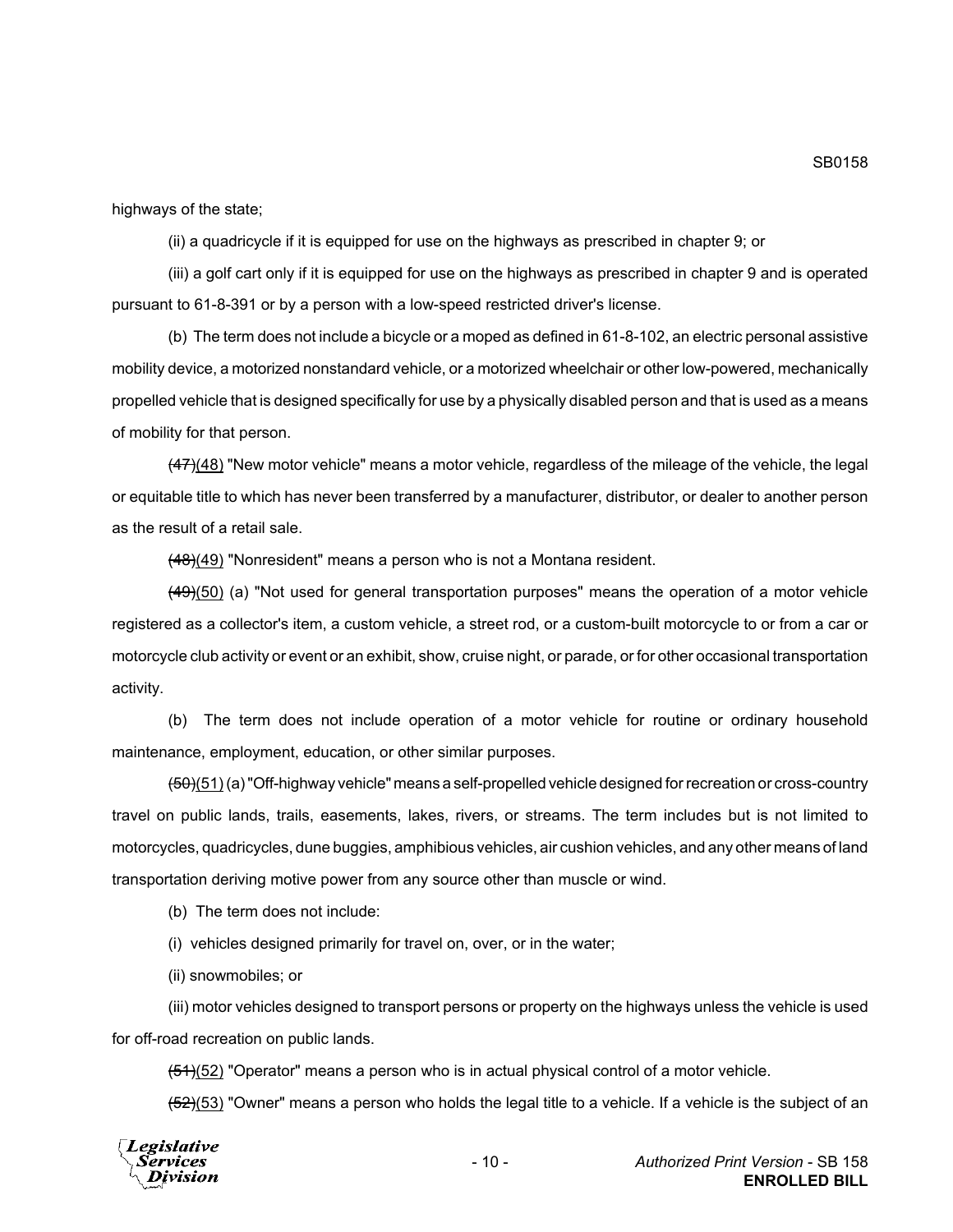agreement for the conditional sale of the vehicle with the right of purchase upon performance of the conditions stated in the agreement and with an immediate right of possession vested in the conditional vendee, or in the event a vehicle is subject to a lease, contract, or other legal arrangement vesting right of possession or control, for security or otherwise, or in the event a mortgagor of a vehicle is entitled to possession, then the owner is the person in whom is vested the right of possession or control.

(53)(54) "Person" means an individual, corporation, partnership, association, firm, or other legal entity.

(54)(55) "Personal watercraft" means a vessel that uses an outboard motor or an inboard engine powering a water jet pump as its primary source of propulsion and that is designed to be operated by a person sitting, standing, or kneeling on the vessel rather than by the conventional method of sitting or standing in the vessel.

(55)(56) "Pole trailer" means a vehicle without power designed to be drawn by another vehicle and attached to the towing vehicle by means of a reach or pole or by being boomed or otherwise secured to the towing vehicle and ordinarily used for transporting long or irregularly shaped loads such as poles, pipes, or structural members capable generally of sustaining themselves as beams between the supporting connections.

(56)(57) "Police officer" means an officer authorized to direct or regulate traffic or to make arrests for violations of traffic regulations.

(57)(58) (a) "Quadricycle" means a four-wheeled motor vehicle, designed for on-road or off-road use, having a seat or saddle on which the operator sits.

(b) The term does not include golf carts.

(58)(59) "Railroad" means a carrier of persons or property on cars, other than streetcars, operated on stationary rails.

(59)(60) (a) "Railroad train" or "train" means a steam engine or electric or other motor, with or without cars coupled to the engine, that is operated on rails.

(b) The term does not include streetcars.

(60)(61) "Recreational vehicle" includes a motor home, travel trailer, or camper.

<del>(61)</del>(62) "Registration" or "register" means the act or process of creating an electronic record, maintained by the department, of the assignment of a license plate or a set of license plates to and the issuance of a registration decal for a specific vehicle, the ownership of which has been established or is presumed in department records.

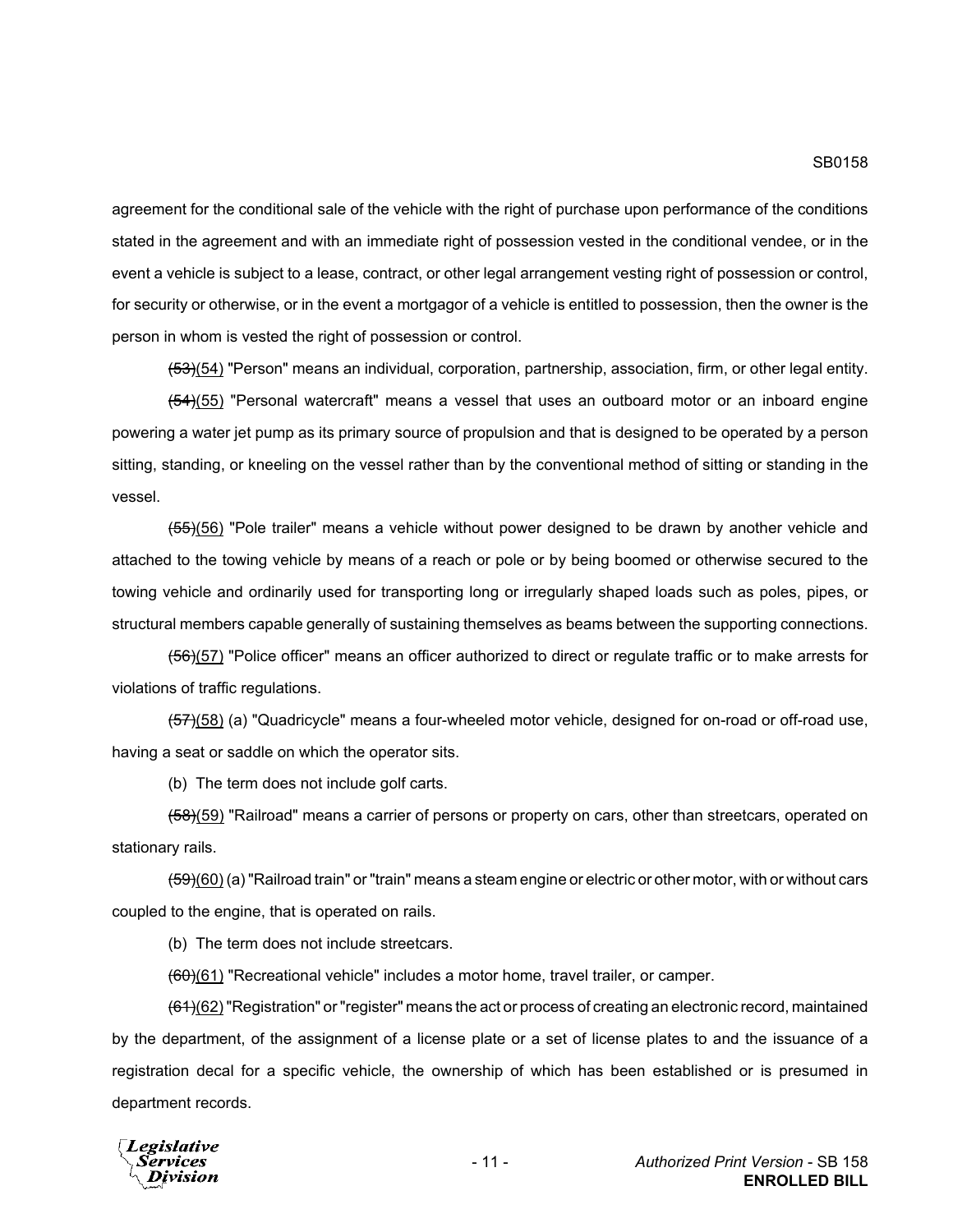$(62)(63)$  "Registration decal" means an adhesive sticker produced by the department and issued by the department, its authorized agent, or a county treasurer to the owner of a motor vehicle, trailer, semitrailer, pole trailer, motorboat, sailboat, personal watercraft, or snowmobile as proof of payment of all fees imposed for the registration period indicated on the sticker as recorded by the department under 61-3-101.

 $(63)(64)$  "Registration receipt" means a paper record that is produced and issued or, if authorized by the department, an electronic record that is transmitted by the department, its authorized agent, or a county treasurer to the owner of a vehicle that identifies a vehicle, based on information maintained in the electronic record of title for the vehicle, and that provides evidence of the payment of all fees required to be paid for the registration of the vehicle for the registration period indicated in the receipt.

(64)(65) "Retail sale" means the sale of a motor vehicle, trailer, semitrailer, pole trailer, travel trailer, motorboat, snowmobile, off-highway vehicle, or special mobile equipment by a dealer to a person for purposes other than resale.

 $(65)(66)$  "Revocation" means the termination by action of the department of a person's driver's license, privilege to drive a motor vehicle on the public highways, and privilege to apply for and be issued a driver's license for a period of time designated by law, during which the license or privilege may not be renewed, restored, or exercised. An application for a new license may be presented and acted on by the department after the expiration of the period of the revocation.

(66)(67) "Roadway" means that portion of a highway improved, designed, or ordinarily used for vehicular travel, exclusive of the berm or shoulder. In the event that a highway includes two or more separate roadways, the term refers to any roadway separately but not to all roadways collectively.

 $(67)(68)$  (a) "Sailboat" means a vessel that uses a sail and wind as its primary source of propulsion.

(b) The term does not include a canoe or kayak propelled by wind.

 $~~(68)~~(69) "School zone" means an area near a school beginning at the school's front door, encompassing$ </del> the campus and school property, and including the streets directly adjacent to the school property and for as many blocks surrounding the school as determined by the local authority establishing a special speed limit under 61-8-310(1)(d).

(69)(70) "Sell" means to transfer ownership from one person to another person or from a dealer to another person for consideration.

 $(70)(71)$  "Semitrailer" means a vehicle, with or without motive power, other than a pole trailer, designed

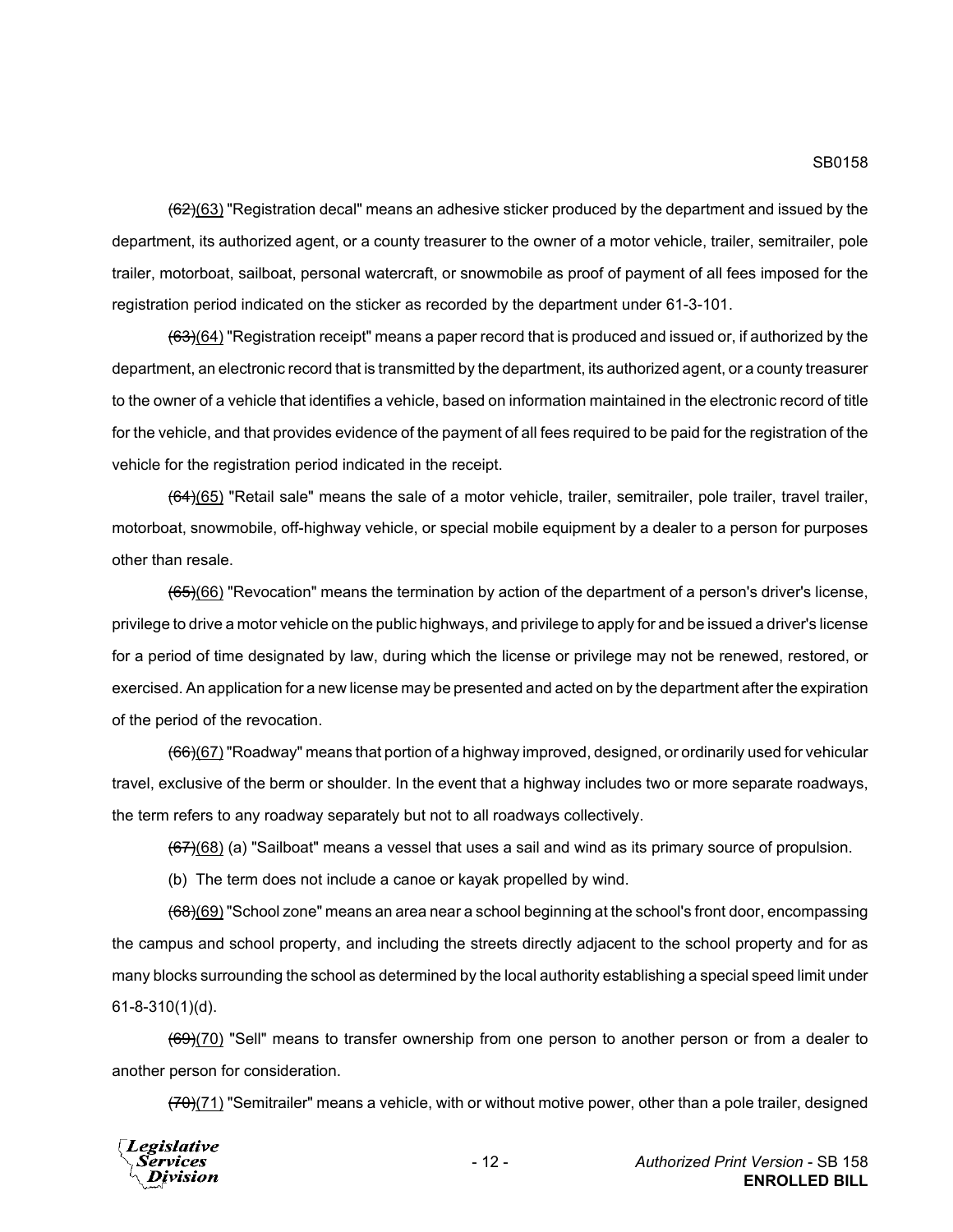SB0158

for carrying property and for being drawn by a motor vehicle and constructed so that some part of its weight and that of its load rests on or is carried by another vehicle.

 $(71)(72)$  "Snowmobile" means a self-propelled vehicle of an overall width of 48 inches or less, excluding accessories, that is designed primarily for travel on snow or ice, that may be steered by skis or runners, and that is not otherwise registered or licensed under the laws of the state of Montana.

 $(72)(73)$  "Special mobile equipment" means a vehicle not designed for the transportation of persons or property on the highways but incidentally operated or moved over the highways, including road construction or maintenance machinery, ditch-digging apparatus, and well-boring apparatus. The fact that equipment is permanently attached to a vehicle does not make the vehicle special mobile equipment. The enumeration in this subsection is partial and does not exclude other vehicles that are within the general terms of this subsection.

 $(73)(74)$  (a) "Specially constructed vehicle" means a motor vehicle, including a motorcycle, that:

(i) was not originally constructed under a distinctive make, model, or type by a generally recognized manufacturer of motor vehicles;

(ii) has been structurally modified so that it does not have the same appearance as similar vehicles from a generally recognized manufacturer of motor vehicles;

(iii) has been constructed or assembled entirely from custom-built parts and materials not obtained from other vehicles;

(iv) has been constructed or assembled by using major component parts from one or more manufactured vehicles and that cannot be identified as a specific make or model; or

(v) has been constructed by the use of a kit that cannot be visually identified as a specific make or model.

(b) The term does not include a motor vehicle that has been repaired or restored to its original design by replacing parts.

 $(74)(75)$  (a) "Sport utility vehicle" means a light vehicle designed to transport 10 or fewer persons that is constructed on a truck chassis or that has special features for occasional off-road use.

(b) The term does not include trucks having a manufacturer's rated capacity of 1 ton or less.

 $(75)(76)$  (a) "Stop", when required, means complete cessation from movement.

(b) "Stop", "stopping", or "standing", when prohibited, means any stopping or standing of a vehicle, whether occupied or not, except when necessary to avoid conflict with other traffic or in compliance with the directions of a police officer, highway patrol officer, or traffic control sign or signal.

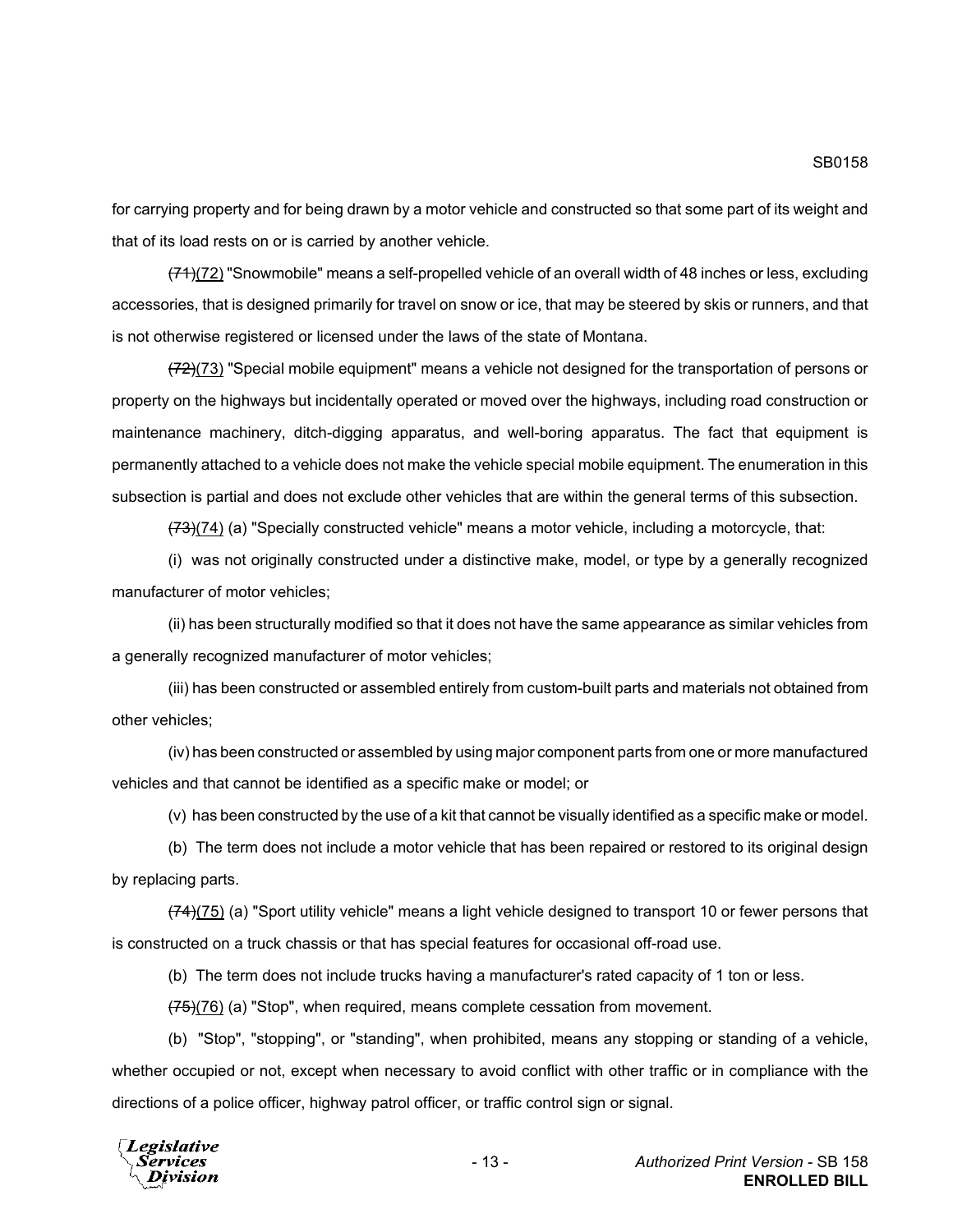$(76)(77)$  "Storage lot" means property owned, leased, or rented by a dealer that is not contiguous to the dealer's established place of business where a motor vehicle from the dealer's inventory may be placed when space at the dealer's established place of business is not available.

 $(77)(78)$  "Street" means the entire width between the boundary lines of every publicly maintained way when any part of the publicly maintained way is open to the use of the public for purposes of vehicular travel.

 $(78)(79)$  "Street rod" means a motor vehicle, other than a motorcycle, that:

(a) was manufactured prior to 1949 or was built to resemble a vehicle manufactured before 1949, including a kit vehicle intended to resemble a vehicle manufactured before 1949; and

(b) has been altered from the manufacturer's original design or has a body constructed from nonoriginal materials.

(79)(80) "Suspension" means the temporary withdrawal by action of the department of a person's driver's license, privilege to drive a motor vehicle on the public highways, and privilege to apply for or be issued a driver's license for a period of time designated by law.

(80)(81) "Temporary registration permit" means a paper record:

(a) issued by the department, an authorized agent, a county treasurer, or a person, using a department-approved electronic interface after an electronic record has been transmitted to the department, that contains:

(i) required vehicle and owner information; and

(ii) the purpose for which the record was generated; and

(b) that, when placed in a durable license-plate style plastic pouch approved by the department and displayed as prescribed in 61-3-224, authorizes a person to operate the described motor vehicle, motorboat, sailboat that is 12 feet in length or longer, snowmobile, or off-highway vehicle for:

(i) 40 days from the date the record is issued or until the vehicle is registered under Title 23 or this title, whichever first occurs; or

(ii) 90 days from the date the record is issued for a permit issued pursuant to 61-3-303(3)(b).

 $(81)(82)$  "Traffic" means pedestrians, ridden or herded animals, vehicles, streetcars, and other conveyances either singly or together while using any highways for purposes of travel.

 $(82)(83)$  (a) "Trailer" means a vehicle, with or without motive power, other than a pole trailer, designed for carrying property and for being drawn by a motor vehicle and constructed so that no part of its weight rests

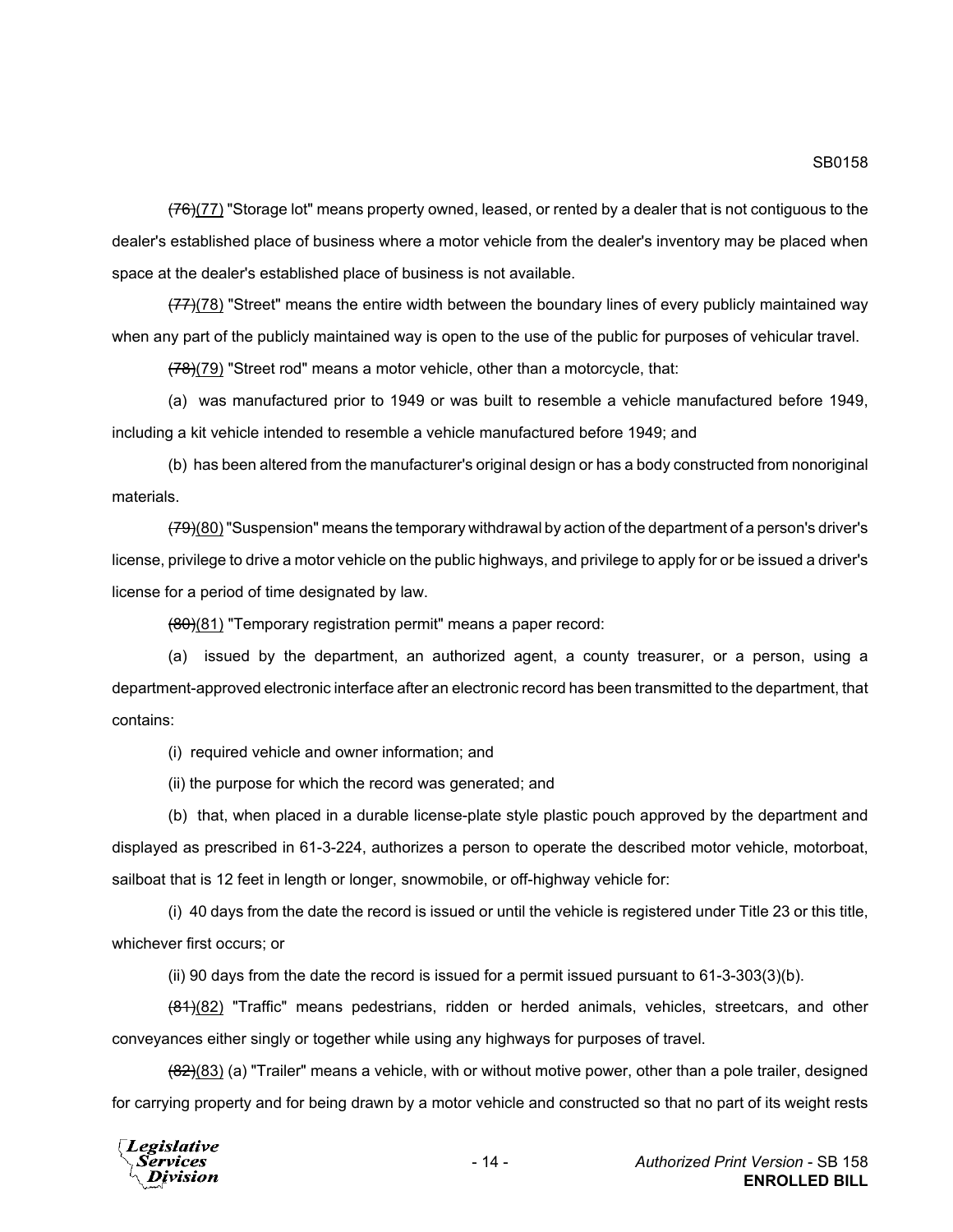on the towing vehicle.

(b) The term does not include a mobile home or a manufactured home, as defined in 15-1-101.

(83)(84) "Transaction summary receipt" means an electronic record produced and issued by the department, its authorized agent, or a county treasurer for which a paper receipt is issued. The record may be created by the department and transmitted to the owner of a vehicle, a secured party, or a lienholder. The record must contain a unique transaction record number and summarize and verify the electronic filing of the transaction described in the receipt on the electronic record of title maintained under 61-3-101.

(84)(85) "Travel trailer" means a vehicle:

(a) that is 40 feet or less in length;

(b) that is of a size or weight that does not require special permits when towed by a motor vehicle;

(c) with gross trailer area of less than 320 square feet; and

(d) that is designed to provide temporary facilities for recreational, travel, or camping use and not used as a principal residence.

(85)(86) "Truck" or "motortruck" means a motor vehicle designed, used, or maintained primarily for the transportation of property.

(86)(87) "Truck tractor" means a motor vehicle designed and used primarily for drawing other vehicles and not constructed to carry a load other than a part of the weight of the vehicle and load drawn.

(87)(88) "Under the influence" has the meaning provided in 61-8-401.

(88)(89) "Used motor vehicle" includes any motor vehicle that has been sold, bargained, exchanged, or given away or had its title transferred from the person who first took title to it from the manufacturer, importer, dealer, wholesaler, or agent of the manufacturer or importer and that has been used so as to have become what is commonly known as "secondhand" within the ordinary meaning of that term.

 $(89)(90)$  "Van" means a motor vehicle designed for the transportation of at least six persons and not more than nine persons and intended for but not limited to family or personal transportation without compensation.

(90)(91) (a) "Vehicle" means a device in, on, or by which any person or property may be transported or drawn on a public highway, except devices moved by animal power or used exclusively on stationary rails or tracks.

(b) The term does not include a manually or mechanically propelled wheelchair or other low-powered, mechanically propelled vehicle that is designed specifically for use by a physically disabled person and that is



SB0158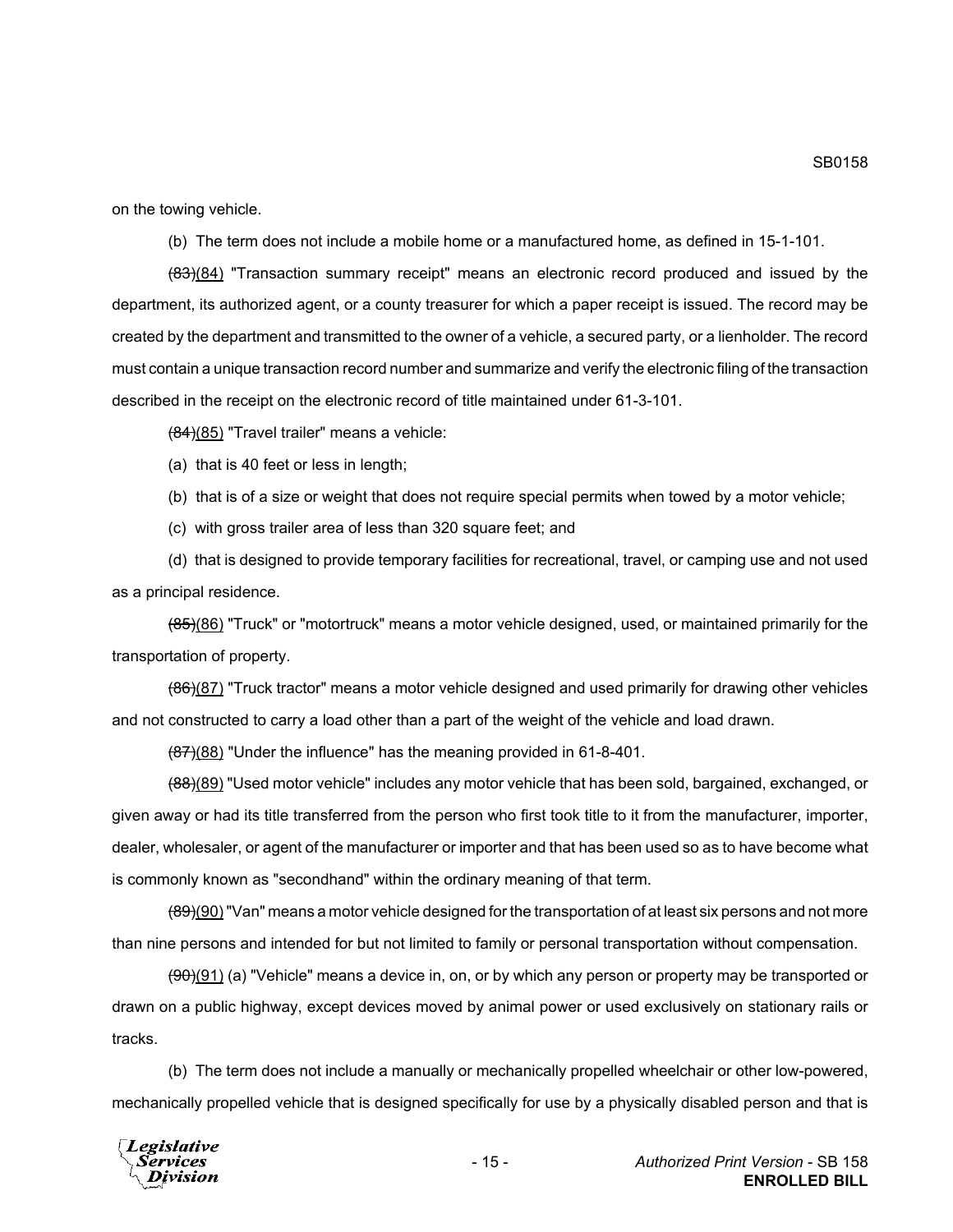used as a means of mobility for that person.

 $(91)(92)$  "Vehicle identification number" means the number, letters, or combination of numbers and letters assigned by the manufacturer, by the department, or in accordance with the laws of another state or country for the purpose of identifying the motor vehicle or a component part of the motor vehicle.

(92)(93) "Vessel" means every description of watercraft, unless otherwise defined by the department, other than a seaplane on the water, used or capable of being used as a means of transportation on water.

(93)(94) "Wholesaler" means a person that for a commission or with intent to make a profit or gain of money or other thing of value sells, exchanges, or attempts to negotiate a sale or exchange of an interest in a used motor vehicle, trailer, semitrailer, pole trailer, travel trailer, motorboat, snowmobile, off-highway vehicle, or special mobile equipment only to dealers and auto auctions licensed under chapter 4, part 1."

**Section 2.** Section 61-3-317, MCA, is amended to read:

**"61-3-317. New registration required for transferred motor vehicle -- grace period -- penalty - display of proof of purchase.** (1) The new owner of a transferred motor vehicle, trailer, semitrailer, or pole trailer has a grace period of 40 calendar days from the date of purchase to make application for a certificate of title and pay the registration fees, fees in lieu of tax and other fees required by this chapter, and local option taxes, if applicable. However, the motor vehicle, trailer, semitrailer, or pole trailer may not be operated upon the streets and highways of this state during this period unless a temporary registration permit has been issued for and is properly displayed on the motor vehicle, trailer, semitrailer, or pole trailer as permitted by 61-3-224.

(2) If the motor vehicle, trailer, semitrailer, or pole trailer was not purchased from a licensed motor vehicle dealer as provided in this chapter, it is not a violation of this chapter or any other law for the purchaser to operate the motor vehicle, trailer, semitrailer, or pole trailer upon the streets and highways of this state without a current registration receipt or registration decal during the period allowed under  $61-1-101 $(80)(b)(81)(b)$  if at all times$ during that period a temporary registration permit issued under 61-3-224 is properly displayed."

**Section 3.** Section 61-5-102, MCA, is amended to read:

**"61-5-102. Drivers to be licensed -- penalty.** (1) (a) Except as provided in 61-5-104, a person may not drive a motor vehicle upon a highway in this state unless the person has a valid Montana driver's license. A person may not receive a Montana driver's license until the person surrenders to the department all valid driver's

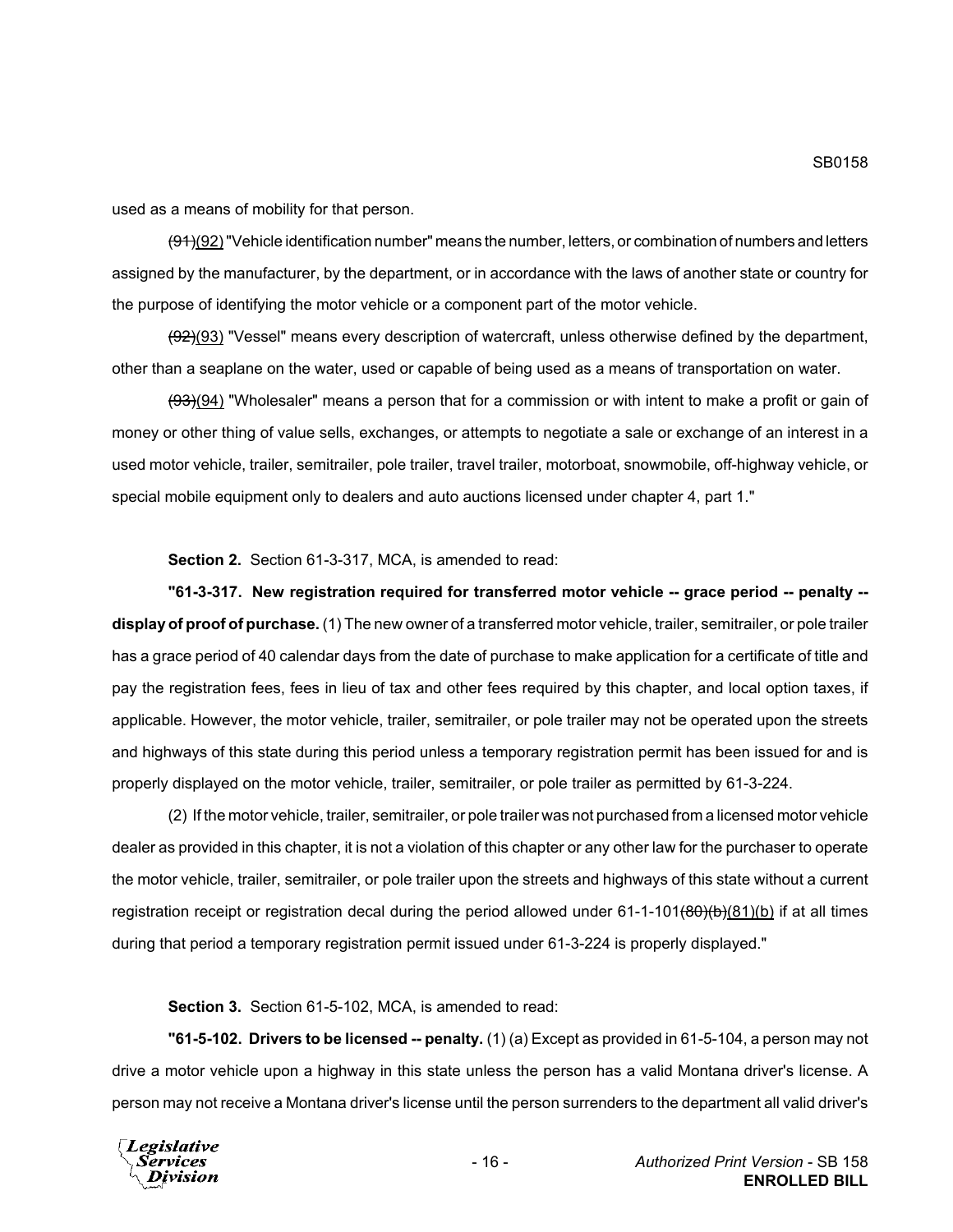licenses issued by any other jurisdiction. A person may not have in the person's possession or under the person's control more than one valid Montana driver's license at any time.

(b) Except as provided in subsection (1)(c), the penalty for a violation of this section is a fine of not more than \$500.

(c) A person who is eligible to hold a driver's license and has obtained a valid driver's license but has not renewed the license as provided in 61-5-111(3)(c) is not subject to the penalty in subsection (1)(b).

(2) (a) (i) Except as provided in subsection  $(2)(a)(ii)$  subsections  $(2)(a)(ii)$  and  $(2)(a)(iii)$ , a license is not valid for the operation of a motorcycle unless the holder of the license has completed the requirements of 61-5-110 and the license has been clearly marked with the words "motorcycle endorsement".

(ii) A motorcycle endorsement is not required for the operation of a low-speed electric vehicle or a motorcycle that is propelled by an electric motor or other device that transforms stored electrical energy into the motion of the vehicle, has a fully enclosed cab, is equipped with three wheels in contact with the ground, and is equipped with a seat and seatbelts.

(iii) A motorcycle endorsement is not required for the operation of an autocycle.

(b) A license is not valid for the operation of a commercial motor vehicle unless the holder of the license has completed the requirements of 61-5-110, the license has been clearly marked with the words "commercial driver's license", and the license bears the proper endorsement for:

(i) the specific vehicle type or types being operated; or

(ii) the passengers or type or types of cargo being transported.

(3) A low-speed restricted driver's license is not valid for the operation of a motor vehicle other than a low-speed electric vehicle or a golf cart.

(4) When a city or town requires a licensed driver to obtain a local driving license or permit, a license or permit may not be issued unless the applicant presents a state driver's license valid under the provisions of this chapter."

**Section 4.** Section 61-5-112, MCA, is amended to read:

**"61-5-112. Types and classes of commercial driver's licenses -- classification -- rulemaking - reciprocity agreements.** (1) The department shall adopt rules that it considers necessary for the safety and welfare of the traveling public governing the classification of commercial driver's licenses and related

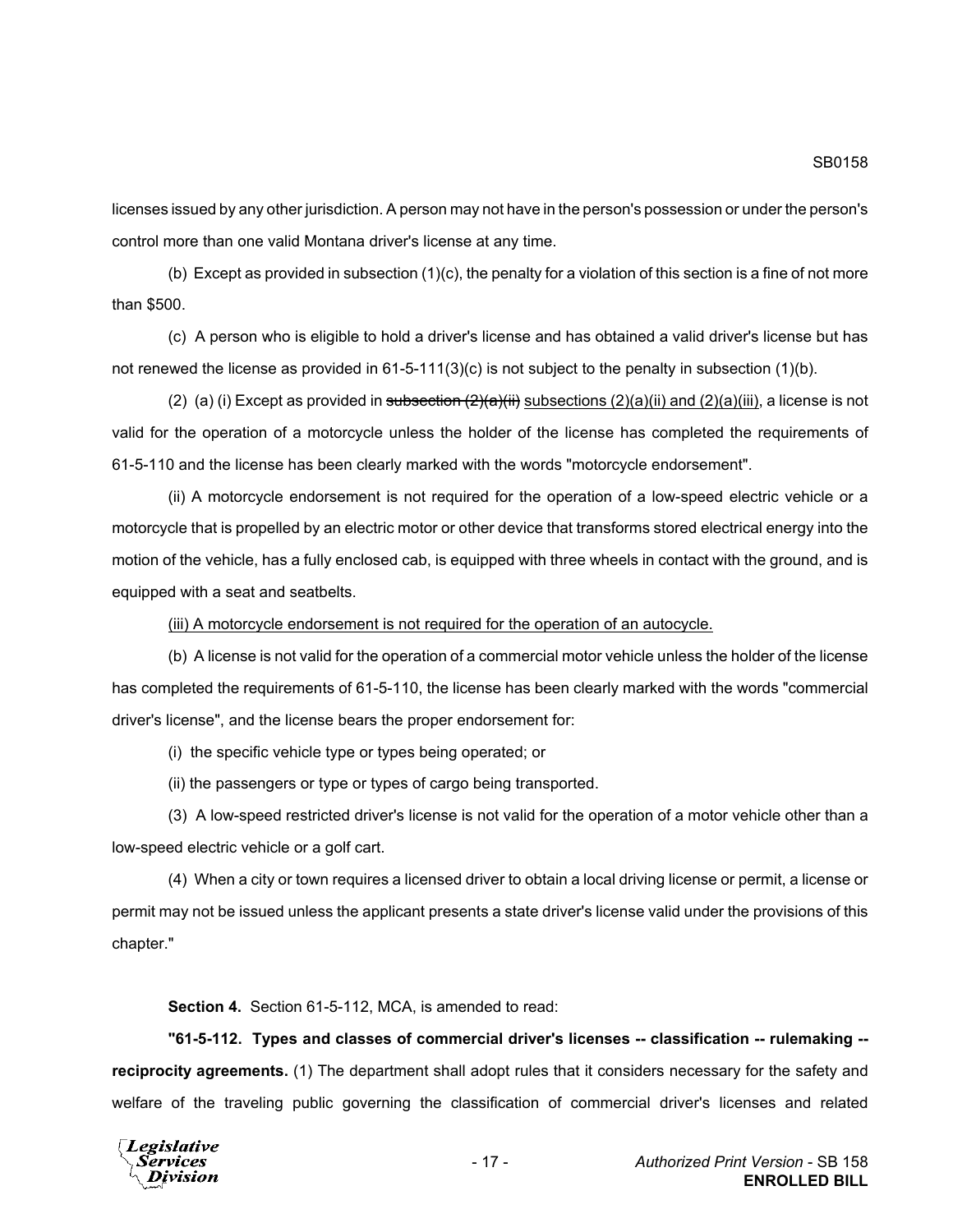endorsements and the examination of commercial driver's license applicants and renewal applicants. The rules must:

(a) subject to the exceptions provided in this section, comport with the licensing standards and requirements of 49 CFR, part 383, the medical qualifications of 49 CFR, part 391, and the security threat assessment provisions of 49 CFR, part 1572;

(b) allow for the issuance of a type 2 (intrastate only) commercial driver's license in accordance with medical qualification and visual acuity standards prescribed by the department;

(c) allow for the issuance of a type 2 commercial driver's license to a person who is 18 years of age or older;

(d) allow for issuance of a seasonal commercial driver's license based on standards established by the department for the waiver of the knowledge and road or skills test for a qualified person employed in farm-related service industries who has a good driving record and sufficient prior driving experience;

(e) prescribe the operational and seasonal restrictions for a seasonal commercial driver's license;

(f) prescribe the requirements for the medical statement that must be submitted in order for a person to be qualified for a type 2 commercial driver's license;

(g) prescribe the minimum standards for certification of a third-party commercial driver testing program and any test waiver under 61-5-118; and

(h) allow for the issuance of a commercial learner's permit.

(2) The department is authorized to enter into reciprocal agreements with adjacent states that would allow certain drivers of vehicles transporting farm products, farm machinery, or farm supplies within 150 miles of a farm to operate without a commercial driver's license because the vehicles are not considered commercial motor vehicles as provided in 61-1-101 $\left(\frac{9}{6}\right)\left(\frac{1}{10}\right)\left(\frac{1}{10}\right)\left(\frac{1}{10}\right)$ ."

**Section 5.** Section 61-8-102, MCA, is amended to read:

**"61-8-102. Uniformity of interpretation -- definitions.** (1) Interpretation of this chapter in this state must be as consistent as possible with the interpretation of similar laws in other states.

(2) As used in this chapter, unless the context requires otherwise, the following definitions apply:

(a) "Authorized emergency vehicle" means a vehicle of a governmental fire agency organized under Title 7, chapter 33, an ambulance, or an emergency vehicle designated or authorized by the department.

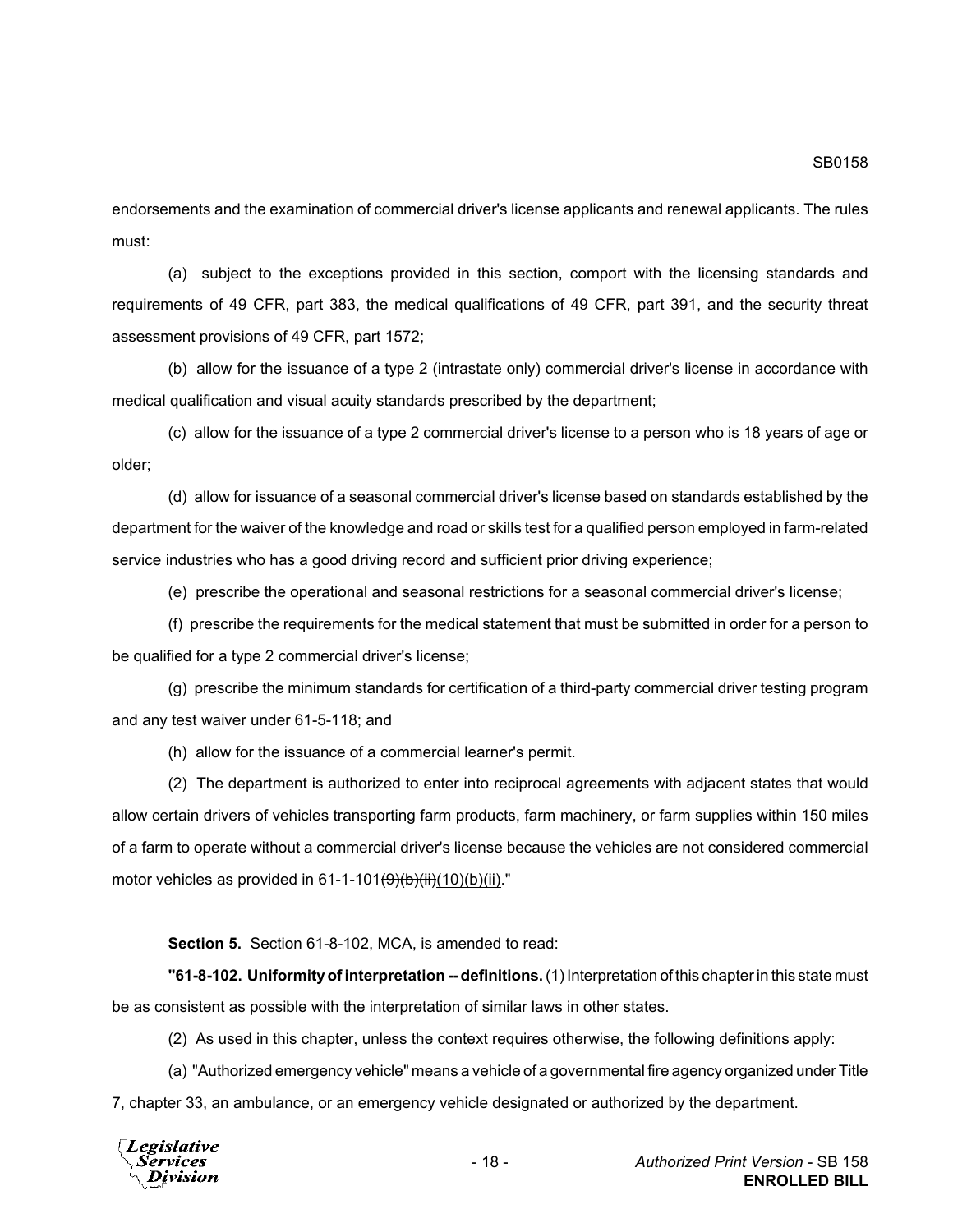(b) "Bicycle" means a vehicle propelled solely by human power on which any person may ride, irrespective of the number of wheels, except scooters, wheelchairs, and similar devices. The term includes an electrically assisted bicycle.

(c) "Bicycle trailer" means a device with one or more wheels that is designed to be towed by a bicycle.

(d) "Business district" means the territory contiguous to and including a highway when within any 600 feet along a highway there are buildings in use for business or industrial purposes, including but not limited to hotels, banks, office buildings, railroad stations, and public buildings that occupy at least 300 feet of frontage on one side or 300 feet collectively on both sides of the highway.

(e) "Controlled-access highway" means a highway, street, or roadway in respect to which owners or occupants of abutting lands and other persons have no legal right of access to or from the highway, street, or roadway except at the points and in the manner as determined by the public authority having jurisdiction over the highway, street, or roadway.

(f) "Crosswalk" means:

(i) that part of a roadway at an intersection included within the connections of the lateral lines of the sidewalks on opposite sides of the highway measured from the curbs or, in the absence of curbs, from the edges of the traversable roadway; or

(ii) any portion of a roadway at an intersection or elsewhere distinctly indicated for pedestrians crossing by lines or other markings on the surface.

(g) "Electrically assisted bicycle" means a vehicle on which a person may ride that has two tandem wheels and an electric motor capable of propelling the vehicle and a rider who weighs 170 pounds no faster than 20 miles an hour on a paved, level surface.

(h) "Flag person" means a person who directs, controls, or alters the normal flow of vehicular traffic on a street or highway as a result of a vehicular traffic hazard then present on that street or highway. This person, except a uniformed traffic enforcement officer exercising the officer's duty as a result of a planned vehicular traffic hazard, must be equipped as required by the rules of the department of transportation.

(i) "Highway" has the meaning provided in 61-1-101, but includes ways that have been or are later dedicated to public use.

(j) "Ignition interlock device" means ignition equipment that:

(i) analyzes the breath to determine blood alcohol concentration;

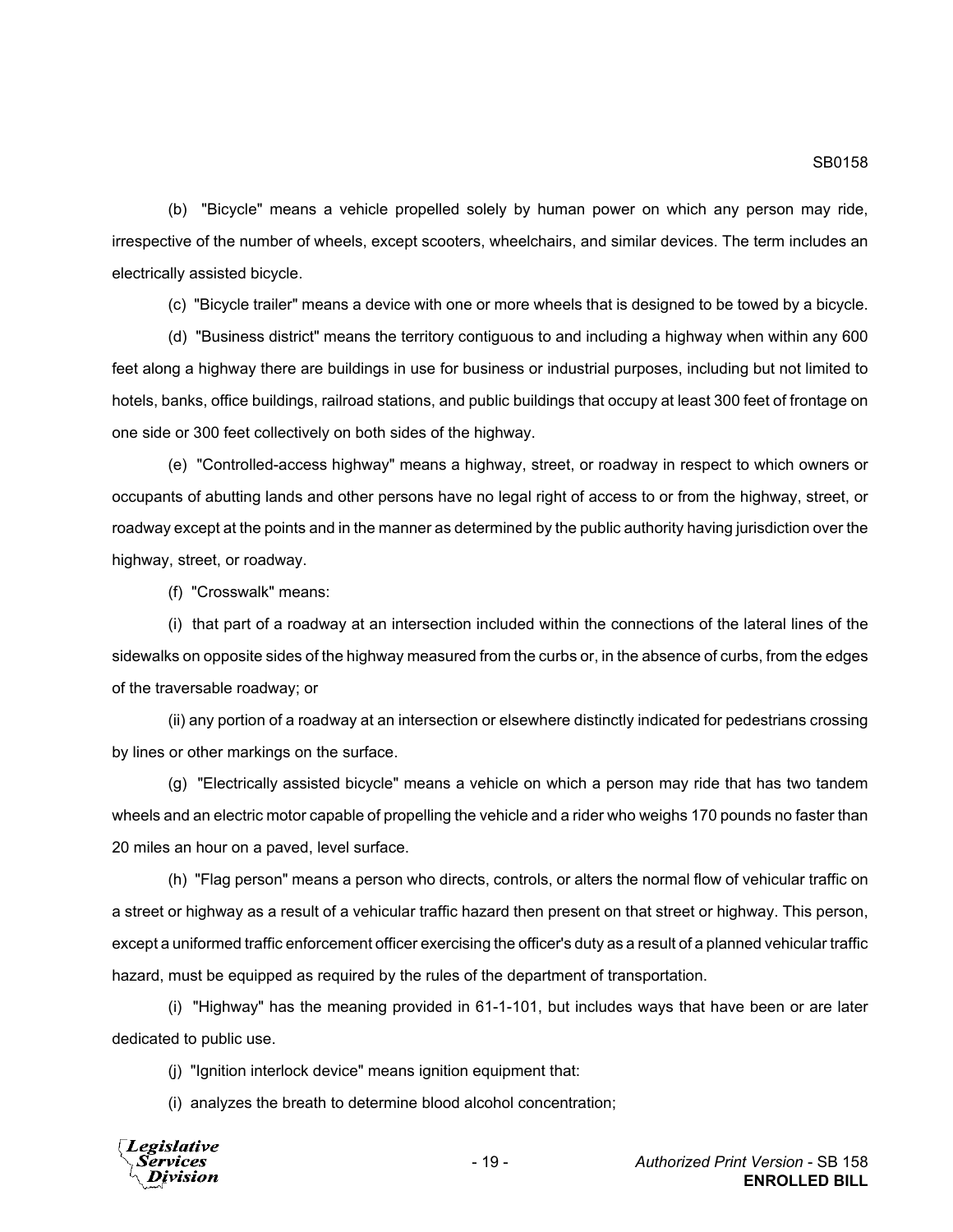(ii) is approved by the department pursuant to 61-8-441; and

(iii) is designed to prevent a motor vehicle from being operated by a person who has consumed a specific amount of an alcoholic beverage.

(k) (i) "Intersection" means the area embraced within the prolongation or connection of the lateral curb lines or if there are no curb lines then the lateral boundary lines of the roadways of two highways that join one another at or approximately at right angles or the area within which vehicles traveling on different highways joining at any other angle may come in conflict.

(ii) When a highway includes two roadways 30 feet or more apart, then every crossing of each roadway of the divided highway by an intersecting highway must be regarded as a separate intersection. If the intersecting highways also include two roadways 30 feet or more apart, then every crossing of two roadways of the highways must be regarded as a separate intersection.

(l) "Laned roadway" means a roadway that is divided into two or more clearly marked lanes for vehicular traffic.

(m) "Local authorities" means every county, municipal, and other local board or body having authority to enact laws relating to traffic under the constitution and laws of this state.

(n) "Moped" means a vehicle equipped with two or three wheels, foot pedals to permit muscular propulsion, and an independent power source providing a maximum of 2 brake horsepower. The power source may not be capable of propelling the device, unassisted, at a speed exceeding 30 miles an hour on a level surface. The device must be equipped with a power drive system that functions directly or automatically only and does not require clutching or shifting by the operator after the drive system is engaged.

(o) "Noncommercial motor vehicle" or "noncommercial vehicle" means any motor vehicle or combination of motor vehicles that is not included in the definition of commercial motor vehicle in 61-1-101 and includes but is not limited to the vehicles listed in  $61-1-101(\theta)(b)$ .

(p) "Official traffic control devices" means all signs, signals, markings, and devices not inconsistent with this title that are placed or erected by authority of a public body or official having jurisdiction for the purpose of regulating, warning, or guiding traffic.

(q) "Pedestrian" means any person on foot or any person in a manually or mechanically propelled wheelchair or other low-powered, mechanically propelled vehicle designed specifically for use by a physically disabled person.

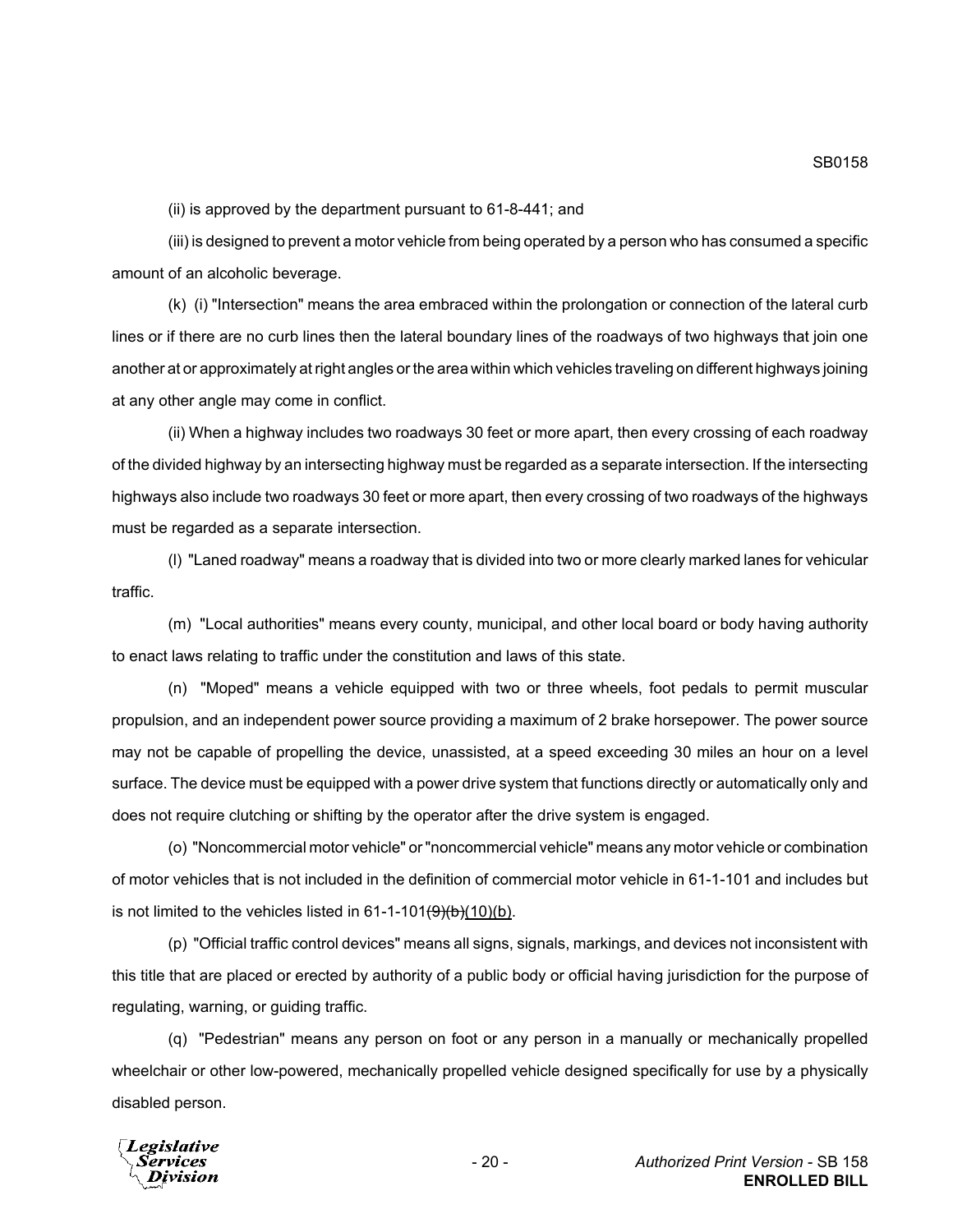(r) "Police vehicle" means a vehicle used in the service of any law enforcement agency.

(s) "Private road" or "driveway" means a way or place in private ownership and used for vehicular travel by the owner and those having express or implied permission from the owner, but not by other persons.

(t) "Residence district" means the territory contiguous to and including a highway not comprising a business district when the property on the highway for a distance of 300 feet or more is primarily improved with residences or residences and buildings in use for business.

(u) "Right-of-way" means the privilege of the immediate use of the roadway.

(v) "Roadway" means the portion of a highway that is improved, designed, or ordinarily used for vehicular travel, including the paved shoulder.

(w) "School bus" has the meaning provided in 20-10-101.

(x) "Sidewalk" means the portion of a street that is between the curb lines or the lateral lines of a roadway and the adjacent property lines and that is intended for use by pedestrians.

(y) "Traffic control signal" means a device, whether manually, electrically, or mechanically operated, by which traffic is alternately directed to stop and to proceed.

(z) "Urban district" means the territory contiguous to and including any street that is built up with structures devoted to business, industry, or dwelling houses situated at intervals of less than 100 feet for a distance of one-fourth mile or more."

- END -

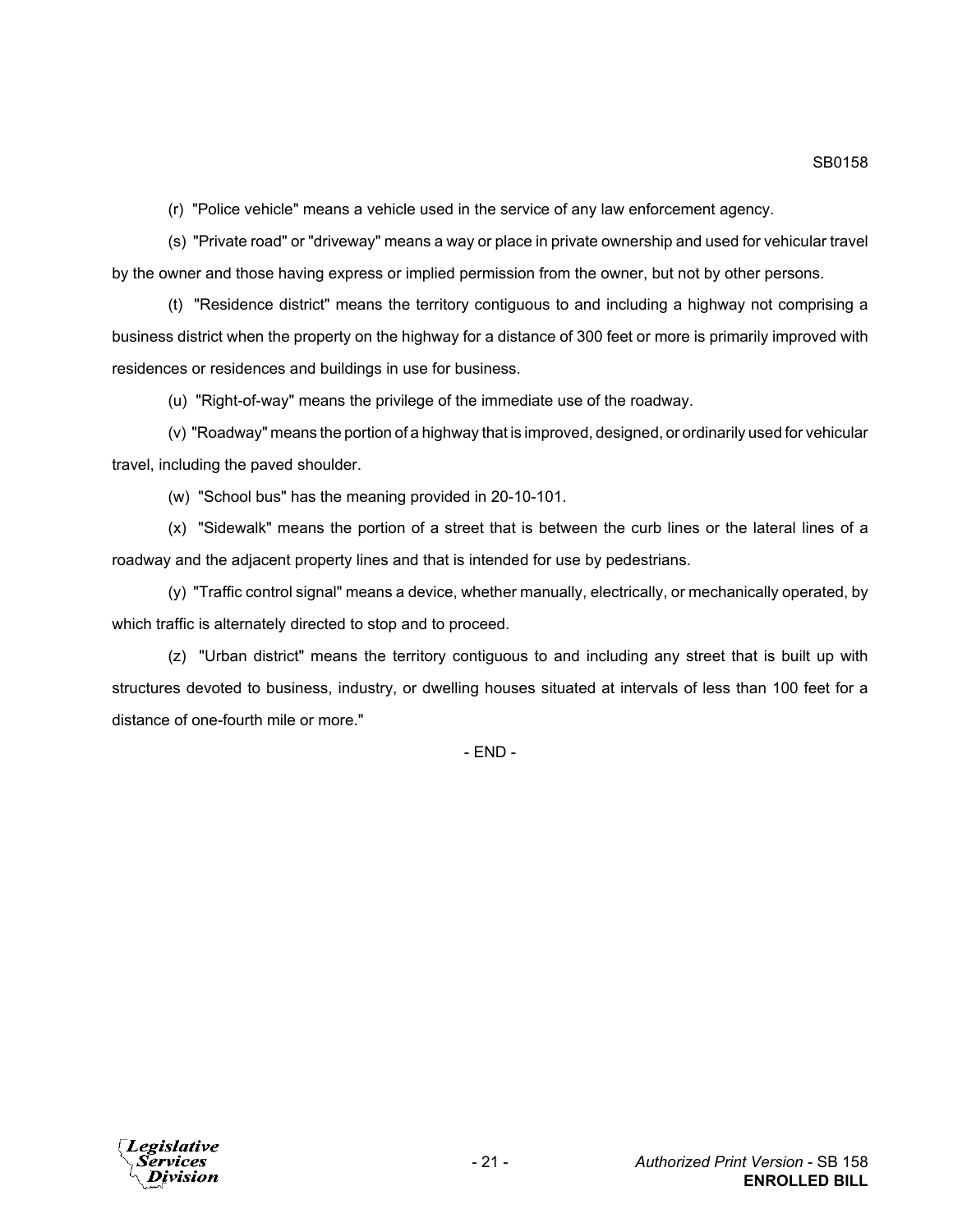I hereby certify that the within bill, SB 0158, originated in the Senate.

## President of the Senate

| Signed this | day     |
|-------------|---------|
| of          | , 2019. |

Secretary of the Senate

Speaker of the House

| Signed this | day     |
|-------------|---------|
| оf          | , 2019. |